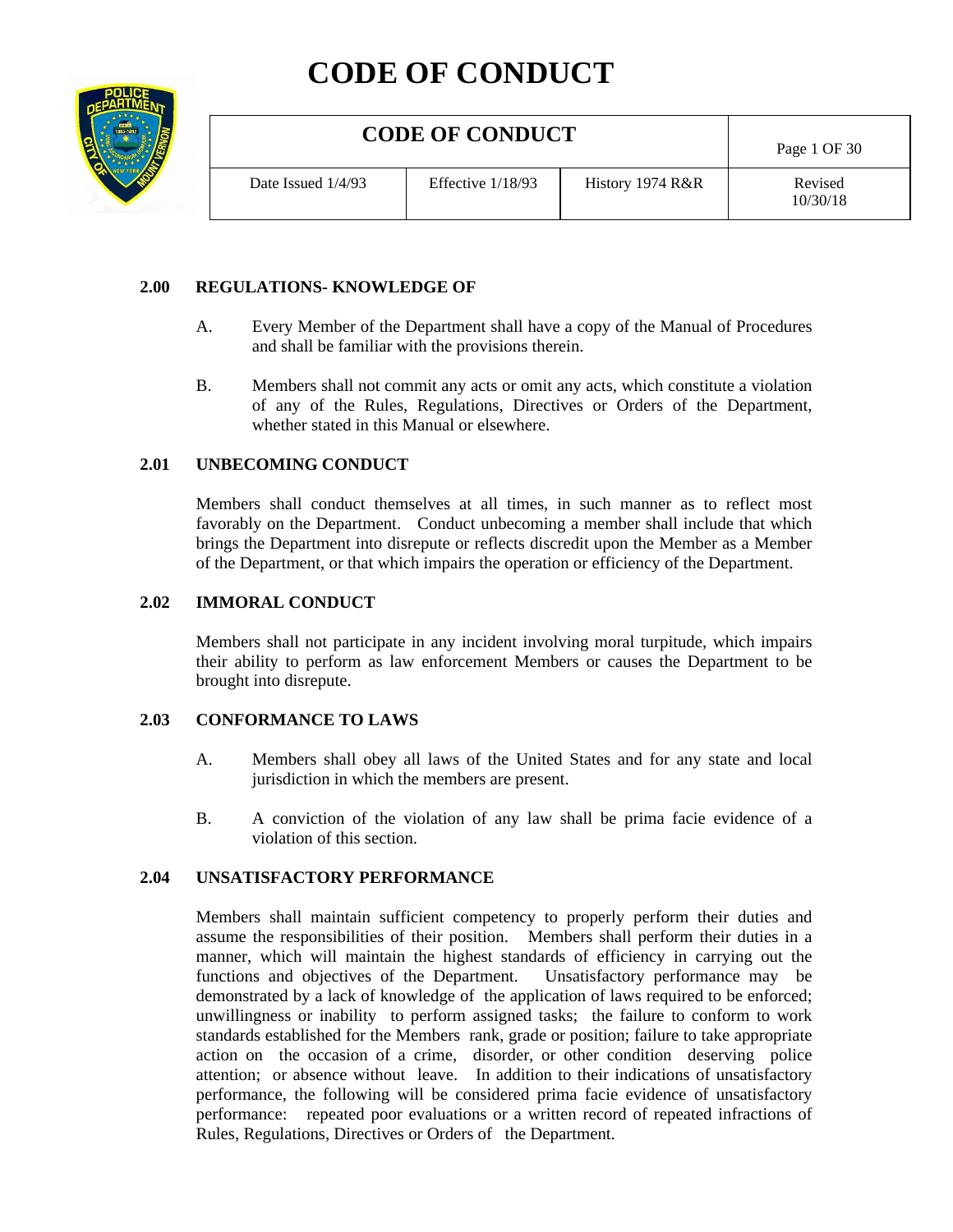## **2.06 DUTY**

It is the duty of every Member of the Department at all times to protect life and property, prevent crimes, detect and arrest offenders, preserve the public peace and enforce all laws and ordinances over which the Police Department has jurisdiction.

## **2.07 DUTY – TO OBEY**

- A. Members shall obey the lawful orders of their Superior Members. They shall perform all lawful duties required of them by their Superiors regardless of whether such duties are specifically assigned to them by the Department.
- B. Members shall not obey any order which they know, or should know, would require them to commit any illegal act.
- C. It shall be the duty of every Member of the force to know the identity of his Superior Members.

## **2.08 INSUBORDINATION**

Members and employees of the Department are prohibited from engaging in any disrespectful, mutinous, insolent or abusive language or action toward a Superior Member or other competent authority or ridiculing a Superior Member whether in or out of his presence.

## **2.09 DUTY – STATUS**

A Member of the Department shall be fit for and subject to call at all times except when on sick leave, disability leave or vacation.

## **2.10 DUTY – OUT OF RANK**

When assigned to perform the duties of another rank, a Member of the force shall be governed by the regulations and orders affecting that rank.

# **2.11 DUTY – LIMITED TO POLICE WORK**

Members of the force shall not devote any of their "on duty time" to any activity other than that which relates to police work and shall not perform any police duty in uniform for the purpose of private gain, unless properly authorized. However, when a Member of the Department is suspended without pay, he/she may engage temporarily in another business or calling.

## **2.12 DUTY – ATTENTION TO**

Every Member of the force who has occasion to handle any complaint, assistance call, arrest or other duty, shall attend to such duty with a businesslike dispatch and courtesy and without any unnecessary loss of time. He shall furnish information or render police aid to all persons with due courtesy whenever such request is consistent with his duty.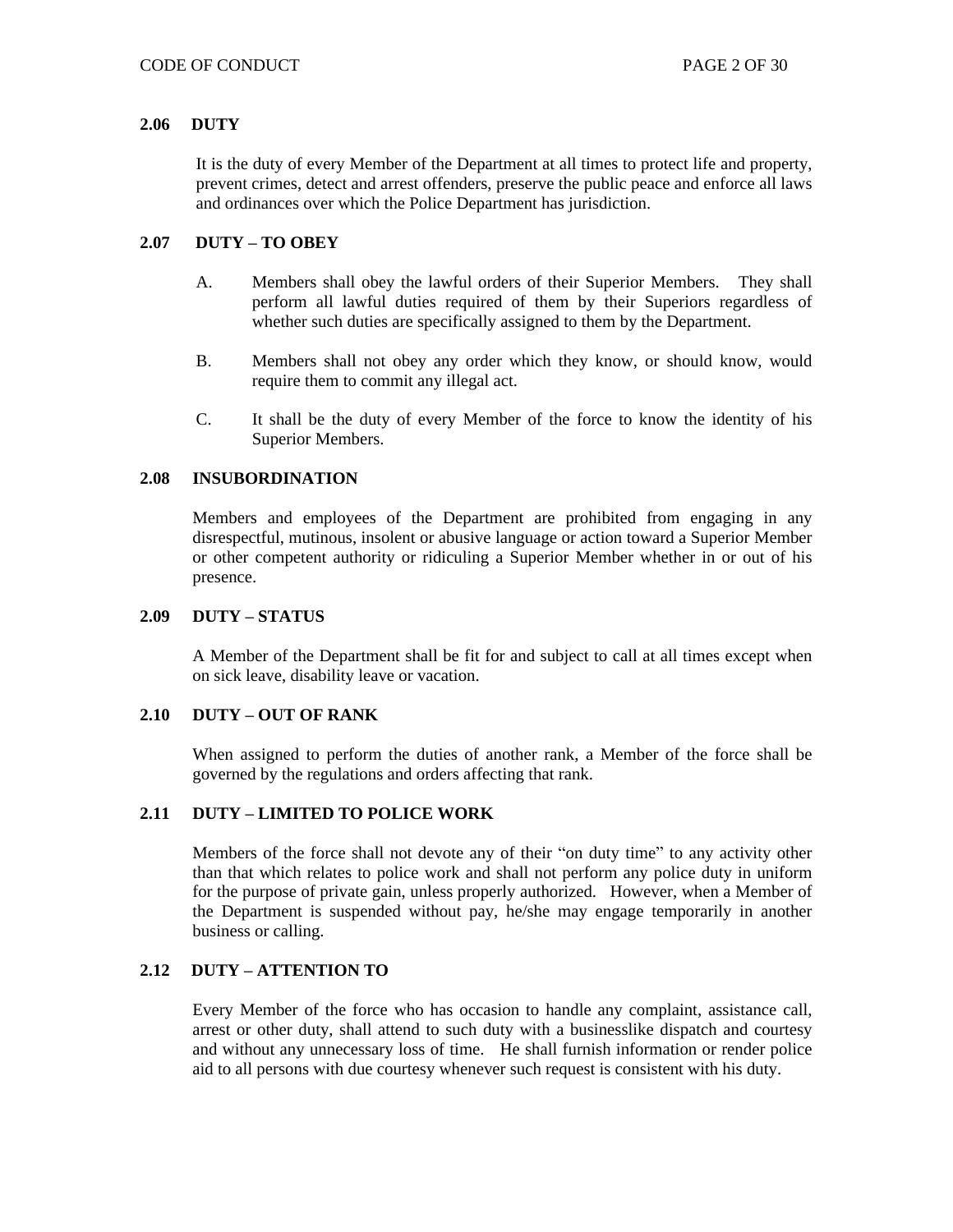## **2.13 DUTY – REPORTING FOR**

Members shall report for duty at the time and place required by assignment or orders and shall be physically and mentally fit to perform their duties. They shall be properly equipped and cognizant of information required for the proper performance of duty so that they may immediately assume their duties. Judicial subpoenas shall constitute an order to report for duty under this section.

## **2.14 DUTY – NEGLECT OF**

Every Member of the Department shall properly perform their assigned duty. Failure to do so shall amount to malfeasance or non- malfeasance.

A limited to but not all-inclusive definition of the above terms is as follows:

- 1. **Malfeasance:** Misconduct or wrong doing; especially, wrongdoing that is illegal or contrary to official obligations.
- 2. **Misfeasance:** The improper and unlawful execution of some act that in itself is lawful and proper.
- 3. **Nonfeasance:** Failure to perform some act that is either an official or a legal requirement.

## **2.15 DUTY – TOUR OF**

A Member of the force shall perform the tours of duty prescribed by his Commanding Member. Current authorized duty charts shall have the force and effect of Department Regulations.

## **2.16 LEAVING DUTY POST**

A Member shall not leave their assigned duty posts during a tour of duty except when authorized by proper authority.

## **2.17 DUTY – OFF**

- A. Members at their option may elect to carry their firearm while off duty.
- B. Firearms being carried on or off duty must comply with Department Policy and Procedure.
- C. Members dressed in civilian clothes when wearing or carrying their firearm, holster, handcuffs, billy, or slapper shall ensure that they are concealed and inconspicuous to avoid attracting attention.
- D. Members, while off duty, shall have in their possession/control their police shield and identification card.
- E. Whenever an officer becomes involved in an incident while off-duty, he or she shall notify the Desk Officer as soon as possible. The Desk Officer shall make notification to the members Commanding Officer, and if necessary the Internal Affairs Unit.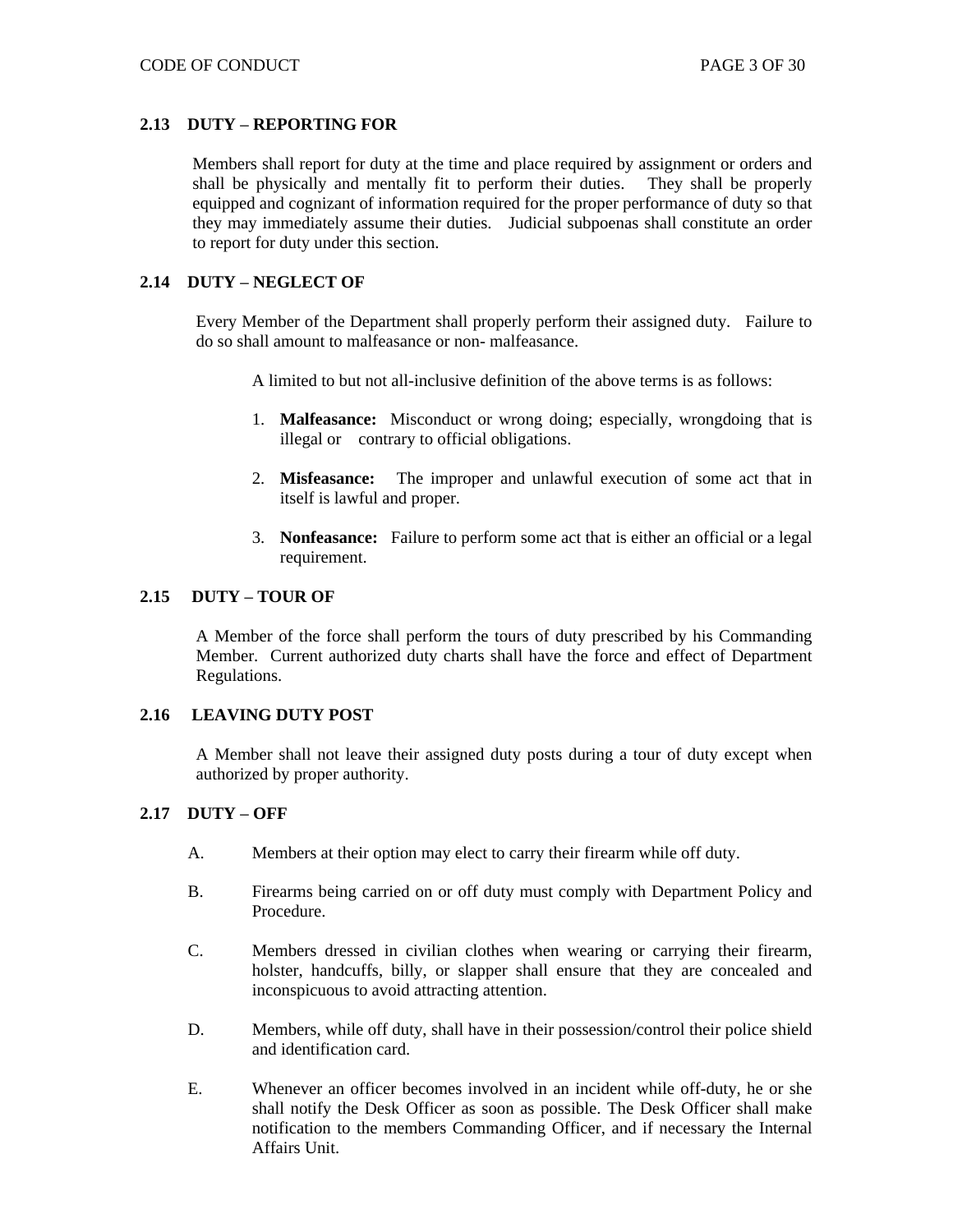## **2.18 DUTY – RESPONSIBILITY**

Every Member of the Department shall be held responsible for the proper discharge of duties assigned to him and it shall be no excuse to offer that he followed the advice of others except that of a Superior Member.

## **2.19 DUTY – TO REPORT INFORMATION**

- A. It shall be the duty of every Member of the force to report to his Commanding Member any information given to him by any citizen regarding matters that indicate the need for police action.
- B. When a Member of the Department obtains important information, which may be of value to a Unit of the Department other than his own, he shall report the facts to the Chief of Police, who shall transmit the information to the proper Unit.
- C. Every Member of the Department shall report to his Superior Member with knowledge or information that he may have that may be of assistance in the prosecution or defending of a lawsuit in which the city is a party either as plaintiff or defendant.

## **2.20 OBEDIENCE**

Members while on or off duty shall respect and obey all laws and ordinances and provisions of the Department Manual of Procedures.

- A. Punctual attendance, prompt obedience to orders and conformity to the Department Manual of Procedures will be rigidly enforced.
- B. As a general rule, a Member will be required to take direct orders from and be directly responsible to one Superior Members, however, shall exercise direct command over Members outside their usual command in all situations where the police purpose or the reputation of the Department is jeopardized.

# **2.21 OBEDIENCE – RADIO DISPATCHER**

All messages transmitted over the Police Radio System by Department personnel shall be direct and concise and shall conform with all Department radio procedures and the Rules and Regulations of the Federal Communications Commission. No member shall disobey or refuse to take cognizance of any communications transmitted by the radio dispatcher, unless directed to do so by a Superior Member. Neglect to comply with the instructions of the dispatcher shall be regarded as a violation of these Regulations.

## **2.22 ORDERS**

All written directives issued to a Member or posted on the bulletin board by the Commissioner of Public Safety or the Deputy Commissioner for seventy-two (72) consecutive hours shall be deemed official and sufficient notification and obeyed accordingly.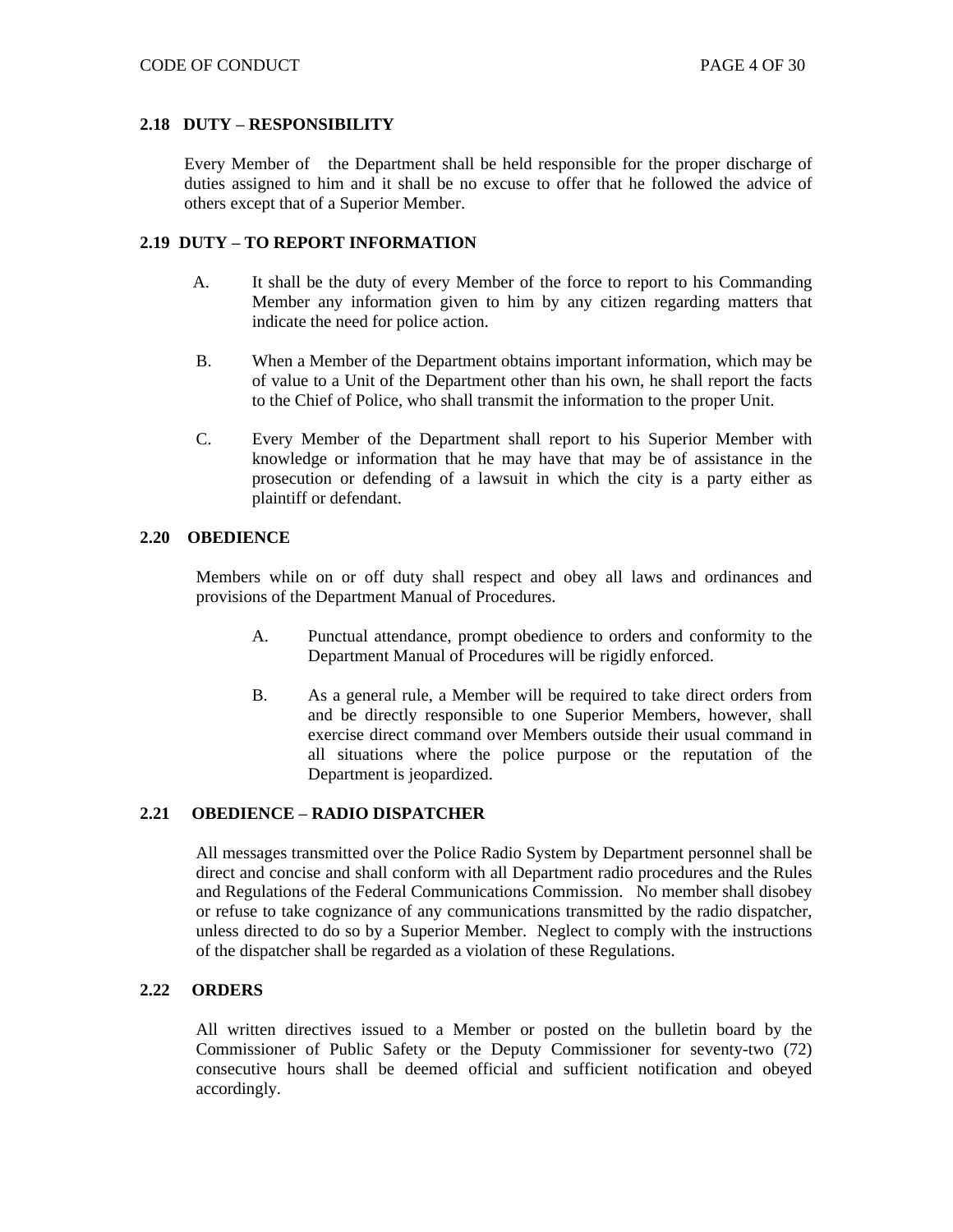## **2.23 ORDERS – EFFECTIVENESS OF**

All written directives that have been approved by the Commissioner of Public Safety or the Deputy Commissioner shall have the force and effect of Department Regulations

## **2.24. ORDERS – CHANGE OF**

No orders will be issued which will conflict with or change the regulations of this Department without the approval of the Commissioner of Public Safety or in his absence the Deputy Commissioner.

## **2.25 ORDERS – COMMANDING OFFICER**

Commanding Officers may issue orders within their Commands, which do not conflict with or change the provisions of existing Department Regulations.

## **2.26 ORDERS – CONFLICT OF**

In the event of a conflict of orders, a Member of the force shall make known to the Superior Member issuing the last order that a conflict of orders exists. Should that Member not change his order, the Member will obey the order of this Member and shall not be responsible for a violation of regulations or disobedience of an order. The Member issuing this change of orders shall bear responsibility for disobedience of orders or violation of regulations.

## **2.27 SUGGESTIONS**

Members may forward suggestions for the improvement of the service, in writing, through channels, to the Deputy Commissioner.

## **2.28 CONDUCT**

Members shall conduct themselves in a manner that will not bring discredit to the Department. They shall be guilty of misconduct, neglect of duty or unbecoming a member even though such conduct is not specifically set forth in these rules.

- A. A Member of the Department, while in uniform shall not smoke in public.
- B. No Member of the Department shall engage in games of cards or games of chance at Headquarters at any time whether on duty or not.
- C. Members of the Department shall not attend any ball, reception or other place of amusement while in uniform, except when assigned to it.
- D. Members shall comply with instructions of Training Member regulating their conduct while attending school and with the rules and instruction of the Firearms Instructor regulating their conduct on the range.

## **2.29 CIVILITY**

All Members of the Department shall be as civil, orderly, discreet, courteous and patient as reasonable persons are expected to be in any situation and shall not engage in maintain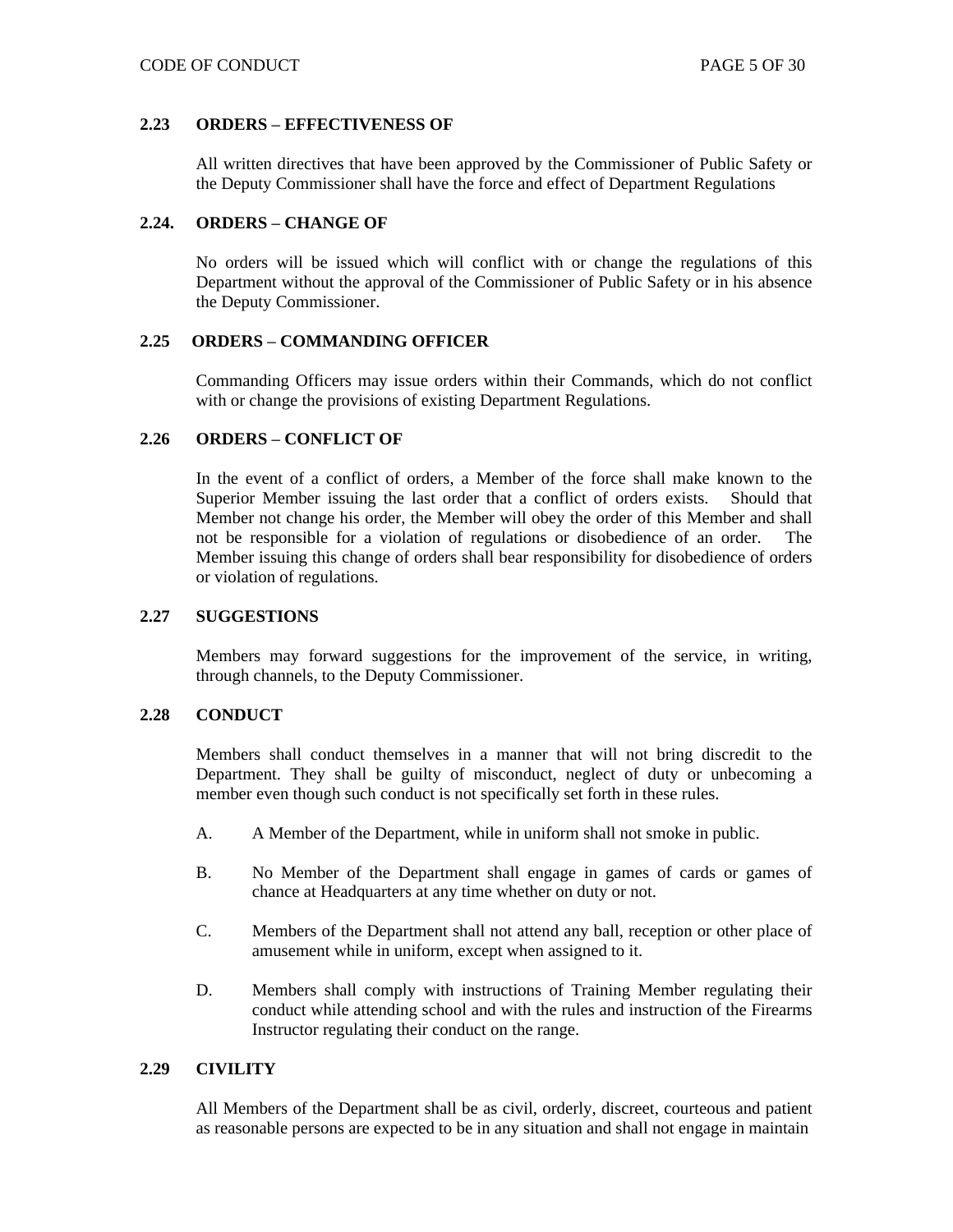any altercation, physical or otherwise, whether on duty or not, with any other Member of the Department or civilian.

- A. Members of the Department shall be quiet, civil and orderly in their conduct and deportment. In the performance of their duty, they shall be attentive and maintain decorum, command temper, patience and discretion. They at all times shall refrain from harsh, violent, coarse, profane or insolent language and yet shall act, when required with fairness and energy in the performance of their duty. Members of the Department shall be civil and respectful to each other on all occasions.
- B. All Members of the Department shall answer questions from the public in a courteous manner and if unable to supply an answer shall make a reasonable effort to obtain it for the citizen. Efforts shall be made to avoid argument and unnecessary conversation. If requested, a Member shall give his name and shield number in a courteous manner to any person requesting it.

## **2.30 KNOWLEDGE OF THE CITY**

Every Member shall familiarize himself with the geography of the City, including routes of public transportation, the location of the streets, highways, bridges, public buildings and places, hospitals, courts, railway stations, prominent buildings, large industrial plants and such other information as may aid him in the effective discharge of police duties.

## **2.31 PROHIBITED PLACES**

Except in the line of duty, a Member of the Department shall not visit or loiter near any bar, tavern, tap lounge or other establishment suspected by the police as being a place of actual or probable law violations or a place that is frequented by known felons or other unsavory characters.

## **2.32 ASSOCIATIONS**

Members shall avoid regular or continuous associations or dealings with persons whom they know, or should know, are persons under criminal investigation or indictment, or who have a reputation in the community or the Department for present involvement in felonious or criminal behavior, except as necessary to the performance of official duties, or where unavoidable because of other personal relationships of the Members. A Member of the Department shall not consort with criminals or other unsavory characters unless such association is specifically required as a matter of police duty.

## **2.33 FICTITIOUS ILLNESS OR INJURY**

Members shall not feign illness or injury, falsely report themselves ill or injured., or otherwise deceive or attempt to deceive any official of the Department as to the condition of their health.

## **2.34 INTOXICANTS**

A Member of the Department shall not indulge in intoxicants while in uniform or while on duty in civilian clothes. He shall not indulge in intoxicants at any time to an extent that would render him unfit for immediate duty.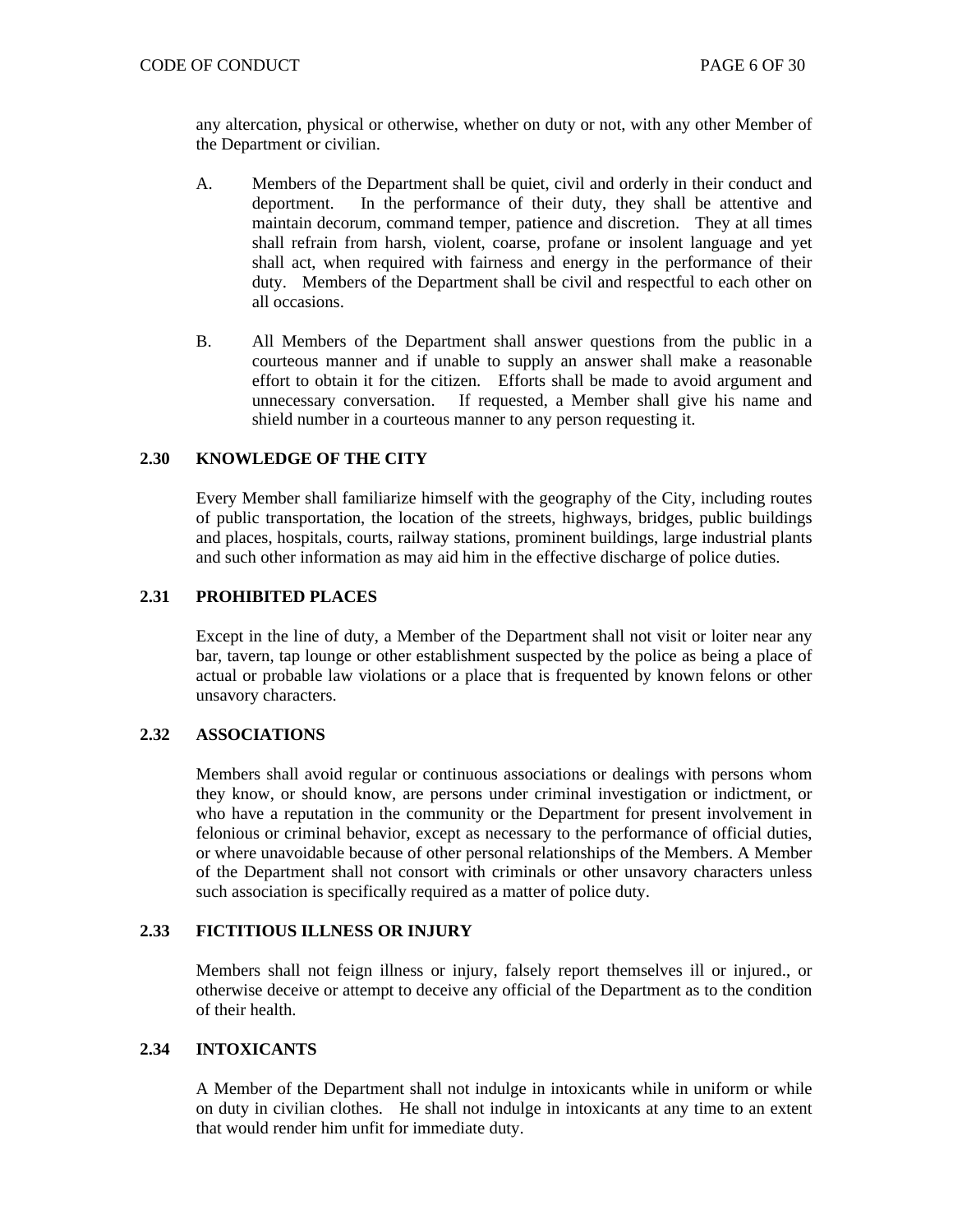#### **2.35 POSSESSION OF INTOXICANTS – DRUGS – ETC.**

A Member of the Department shall not bring, place or permit to be brought or placed or allow to be kept in any building, location or vehicle within the Department any intoxicant, hypnotic, hallucinogen or narcotic, except in the strict performance of police duty as required by regulations or orders when it is needed for prompt administration by a licensed physician.

## **2.36 USE OF DRUGS**

A Member of the Department shall not use or render himself or herself unfit for duty through the use of narcotics, barbiturates, amphetamines, tranquilizers, hypnotics or hallucinogens or other toxic drugs except when prescribed in the treatment of Members by a physician or dentist. When controlled substances, narcotics or hallucinogens are prescribed, Members shall notify their Superior Member.

## **2.37 CRITICISM AND MALICIOUS GOSSIP**

- A. A Member of the Department shall not criticize any other Member of the Department, except in the line of duty, as a superior to a subordinate, nor shall any Member maliciously gossip about any Member, order, policy, procedure, case or event that should remain police information, nor shall a Member discredit or injure the morale of the personnel of the Department.
- B. A Member of the Department shall not speak disrespectfully to, or of, the Mayor, Commissioner of Public Safety or Deputy Commissioner of Public Safety or any member of the City Government.
- C. No Member of the Department shall make untruthful remarks or statements regarding the Commissioner of Public Safety, or any other Member of the Department.
- D. A Member of the Department shall not speak of any nationality, race or religion disparagingly.
- E. A Member of the Department shall speak the truth at all times and under all circumstances. In cases in which a Member is not allowed by the Regulations of the Department to divulge facts within the Members knowledge, the Member will decline to speak on the subject.

#### **2.38 RECORDS**

- A. No Department records shall be removed from the building except with the approval of the Commissioner of Public Safety or Commanding Member or under due process of law.
- B. Entries in Department records shall be made without unnecessary delay; they shall be accurate, coincide, and placed in chronological order by the Member or Members assigned to that duty. Erasures are not to be made and if corrections are to be made, an inked line shall be drawn through the incorrect portion and the correction entered immediately above the incorrect deletion. The Member making the correction shall affix his initials and shield number alongside that correction.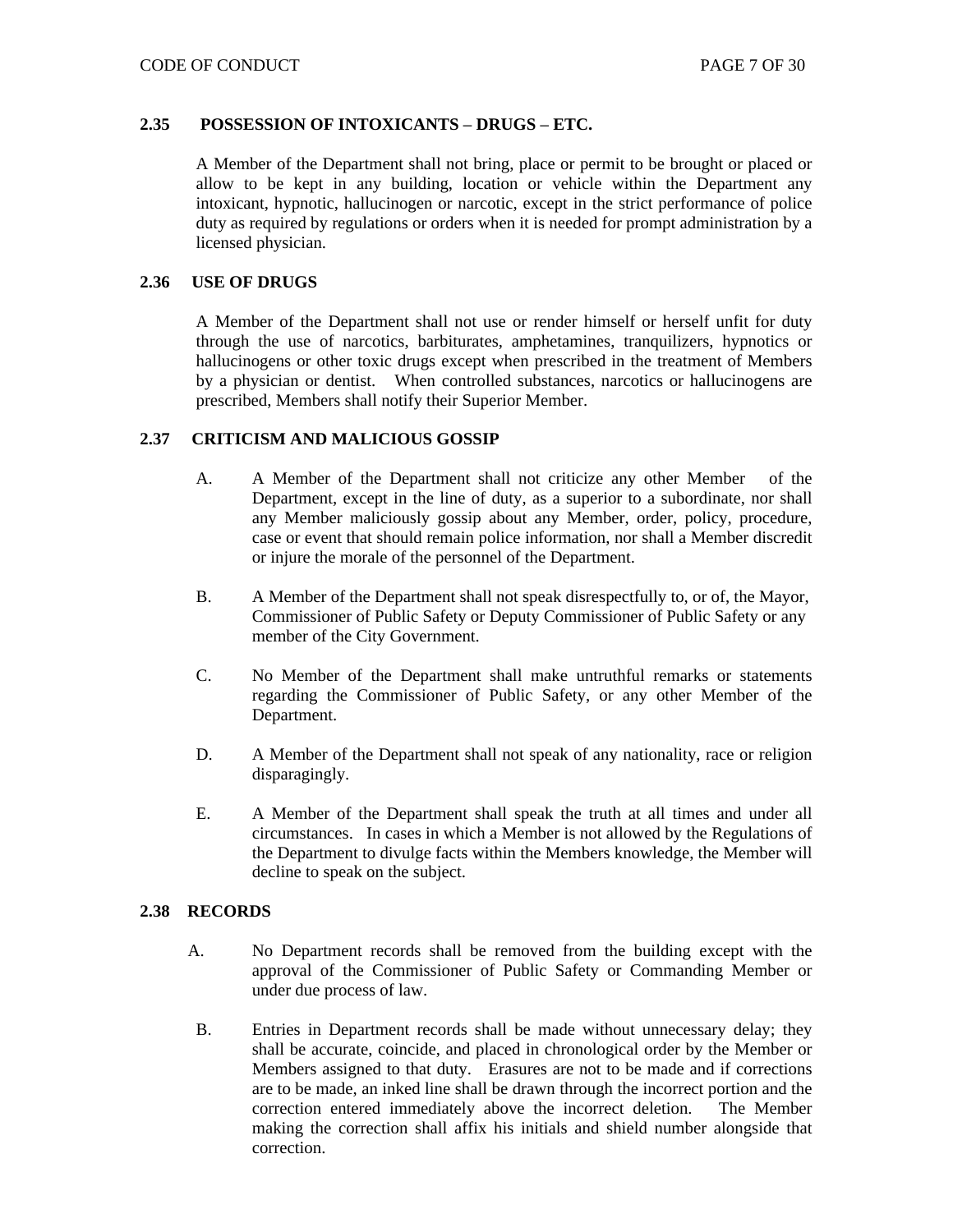- C. Members and employees of the Department may not alter or request any other person to alter or withdraw any report, letter, or other written communication that is being sent up or down the chain of command. This paragraph shall not preclude the correction of grammatical errors. All such communications shall be forwarded without unnecessary delay. No Member or employee of the Department shall advise, counsel, order or otherwise dissuade any other Member or employee from making and submitting any lawful or proper report, whether on criminal or disciplinary matters.
- D. A Member of the Department shall not make false official reports, knowingly or willingly enter or caused to be entered into any Department books, records or reports any inaccurate, false or improper police information or material matter.
- E. No written communication with reference to police business shall be made by any police Member or any civilian employee to anyone, except upon the authority of a properly designated Superior Member.
- F. Copies shall be made of all letters and teletypes sent from the Police Department and copies of all communications shall be retained in the office from which they were sent.
- G. A Member of the Department shall treat as confidential the official business of the Department. He shall not talk for publication, nor be interviewed, nor make public speeches on police business; nor shall he impart information relating to the official business of the Department nor furnish photographs, finger and thumb prints, nor copies thereof to anyone except:
	- 1. Under due process of law, as directed by or with the permission of the Commissioner of Public Safety or the Deputy Commissioner.
	- 2. To those through whom he is directed under Rules and Regulations, to impart information regarding Departmental business.
	- 3. An employee of the Municipal Civil Service Commission, upon displaying his official shield, may be serviced with such confidential information, in the opinion of the Commissioner of Public Safety or the Deputy Commissioner may be necessary and proper to aid the work of that Commission.
	- 4. A representative of the press, upon establishing his identity may be advised by a Superior Member so designated by the Commissioner of Public Safety or the Deputy Commissioner.
	- 5. Information about persons arrested may be given by Members of the Department to properly identified representatives of the Parole Commission of the State of New York or the Probation Department or any other court or official agency.

## **2.39 MARKING OR ALTERING DEPARTMENT NOTICES**

A Member of the Department shall not mark, alter, or deface any printed or written notice, memorandum, and general order directive relating to police business. A Member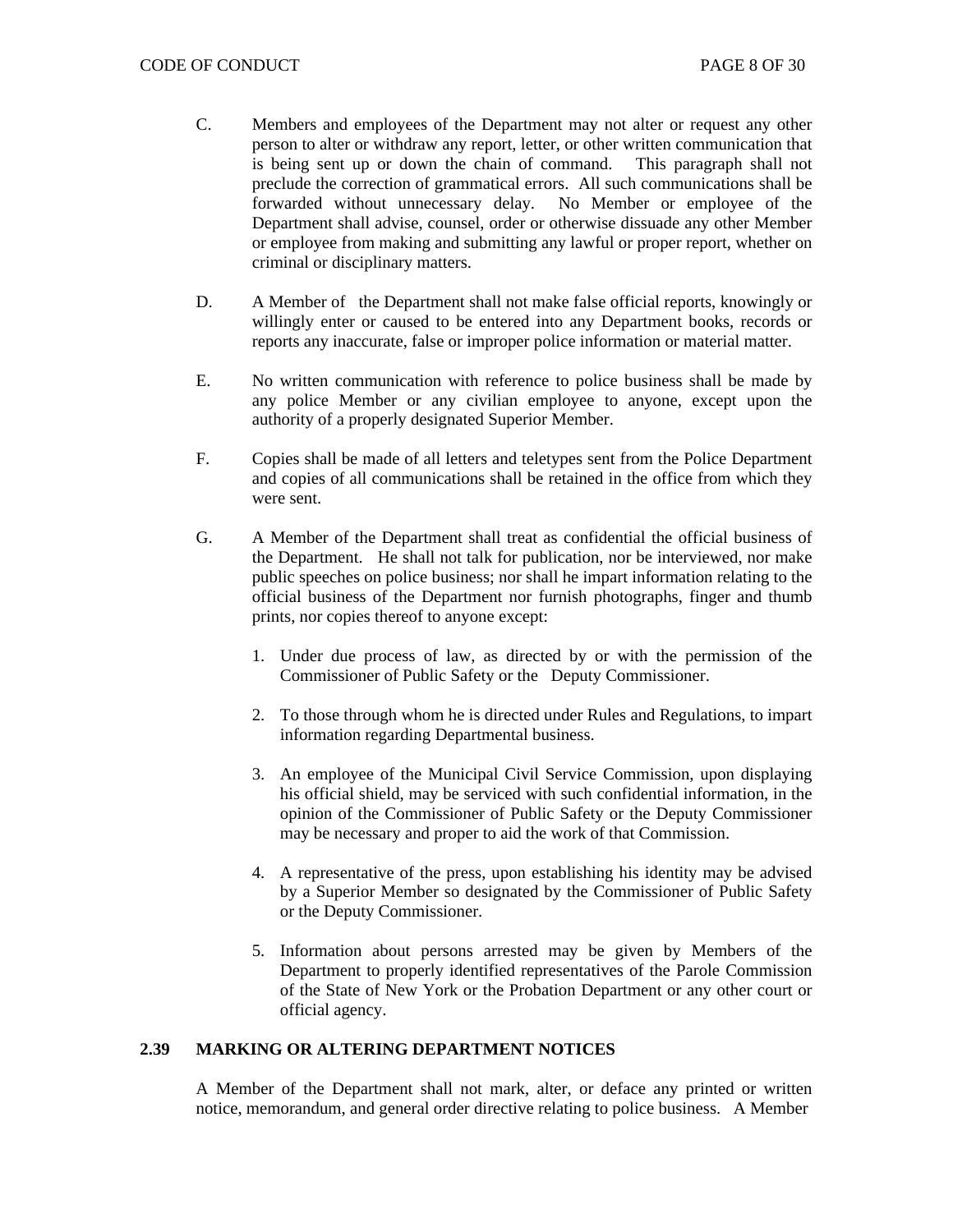shall not mark, alter, mar, nor deface any bulletin board or blackboard maintained by the Department.

## **2.40 PRESS RELEASES**

All Members of the Department are prohibited from discussing, publishing or disseminating or giving directly or indirectly, information or making comments concerning this Department or matters pertaining thereto except as required by the Rules and Regulations and Procedures, except with permission of Commissioner of Public Safety.

#### **2.41 STATEMENTS OF LIABILITY**

A Member of the force shall not make any oral or written statements to anyone concerning liability in connection with the operation of police vehicles or performance of other police duty, unless specifically authorized to do so by the Commissioner of Public Safety or his designee.

## **2.42 INFORMATION**

No Member of the Department shall communicate any information respecting orders which he may have received or any regulation now in force that may hereafter be made for the government of the Department except to such persons as directed by the Commissioner of Public Safety or the Deputy Commissioner or as legally required.

#### **2.43 GROOMING**

Every Member of the Department, when on duty, shall comply with Department grooming standards which are set forth in the Manual of Procedures.

## **2.44 APPEARANCES**

Members of the Department shall maintain quarters, lockers, and desks used by them in a neat, clean and orderly condition. They shall not throw cigarettes or t rash on the floors in Police buildings. They shall be neat and clean in appearance when in public, whether in uniform or in plain clothes.

#### **2.45 EQUIPMENT REQUIRED**

- A. Members of the Department shall have in their possession all equipment and uniforms required by the Department. The equipment and uniforms will be in a serviceable condition and kept in a location where they are readily available when needed.
- B. The uniforms of the Captains, Lieutenants, Sergeants, Police Officers, Public Safety Dispatchers, and Jail Attendants shall be of a type designated by the Commissioner of Public Safety.
- C. No Member of the Department shall patrol in civilian attire except by the direction of the Commission of Public Safety.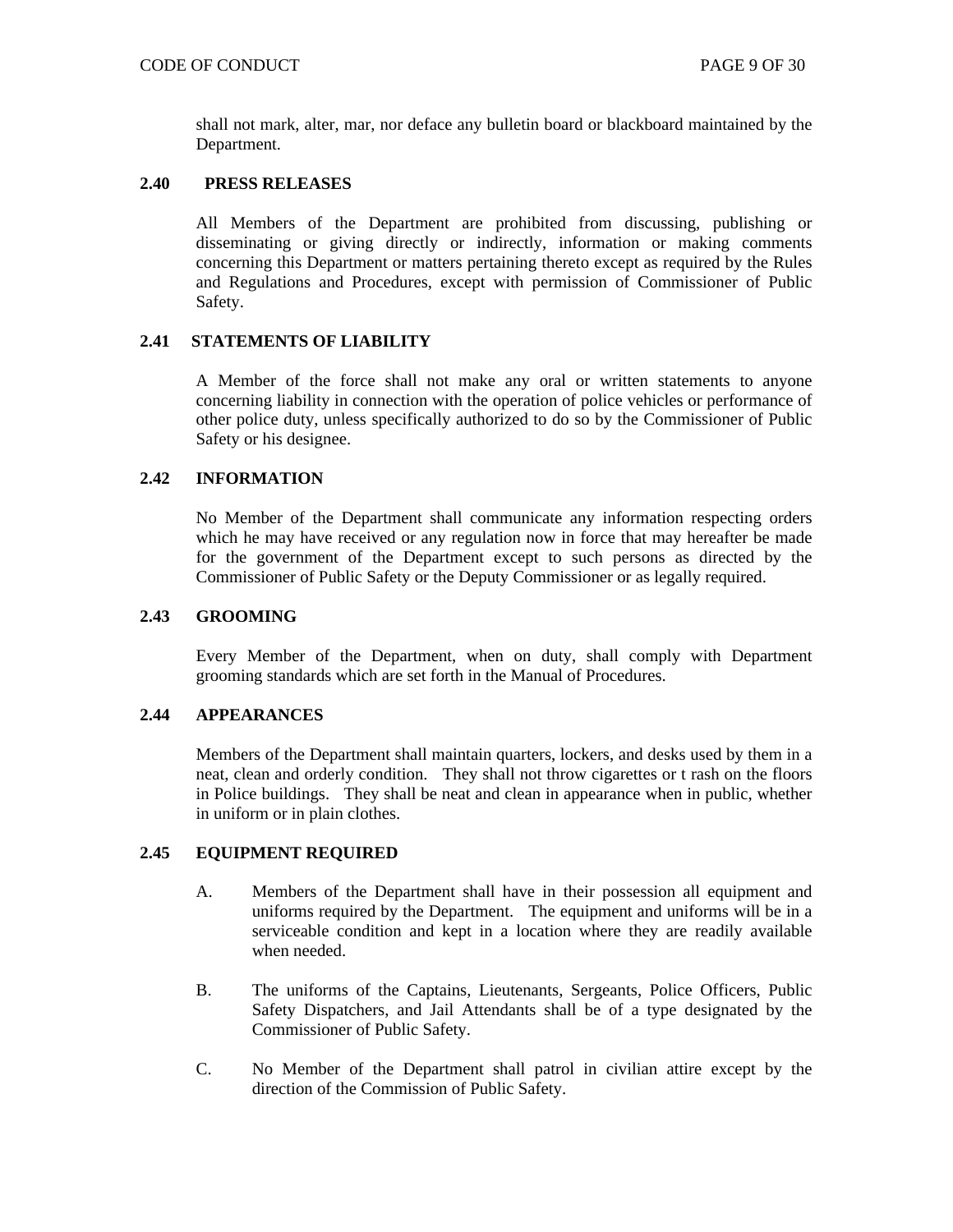## **2.46 EQUIPMENT PERSONAL LOST / DAMAGED**

When an article of uniform or equipment is damage or lost in the performance of police duty, application for reimbursement may be made to the Commissioner of Public Safety by the Member of the Department affected. It shall be made in duplicate and under oath and shall state in detail how and when the damage or loss occurred and date of purchase and cost of article.

## **2.47 SHIELD / IDENTIFICATION CARD**

Members of the Department shall have no other police shield / I.D. Card or similar object in their possession, nor shall they wear, use or display one, except the kind authorized by the Commissioner of Public Safety. No member shall possess a duplicate or facsimile of their Department issued shield. They will carry their shield and service firearm at all times while on duty, unless otherwise directed and when in uniform shall display the shield on the outermost garment over the left breast.

## **2.48 SHIELD / IDENTIFICATION CARD – LOST**

It shall be deemed a neglect of duty for any Member of the Department to lose his shield / I.D. Card, emblem or insignia of office, or fail to fasten the same securely to his person. Failure to report the loss of a shield, emblem or insignia of office to the Chief of Police immediately shall be deemed a further neglect of duty.

The cost of replacing a shield shall be borne by the Member. Shields are to be used carefully and kept clean and bright. If any member breaks, bends or otherwise changes the form of his shield or fastening thereof, he shall pay the cost of repairing it or furnish a new shield as may be directed.

## **2.49 UNAUTHORIZED ITEMS**

A Member of the force shall not carry any articles other than authorized equipment while in uniform unless in the line of duty.

- A. No Member of the Department shall have or use personal cards of any description describing their police business or giving the police telephone number for personal matters without first obtaining written permission from the Commissioner of Public Safety or the Deputy Commissioner.
- B. A Member of the Department shall not authorize the use a of photograph of himself /herself in uniform in connection with any testimonial or advertisement, or for any commercial enterprise, nor shall he in his official capacity endorse or subscribe to any such testimonial or advertisement; nor shall he/she authorize any money to be made out to his official rank, title or membership in the Police Department in connection with any such testimonial or advertisement, without the written permission of the Commissioner of Public Safety.

## **2.50 PROPERTY**

A Member of the Department shall: Be responsible for the good care, proper maintenance and serviceable condition of all Department property issued for or assigned to his use, and;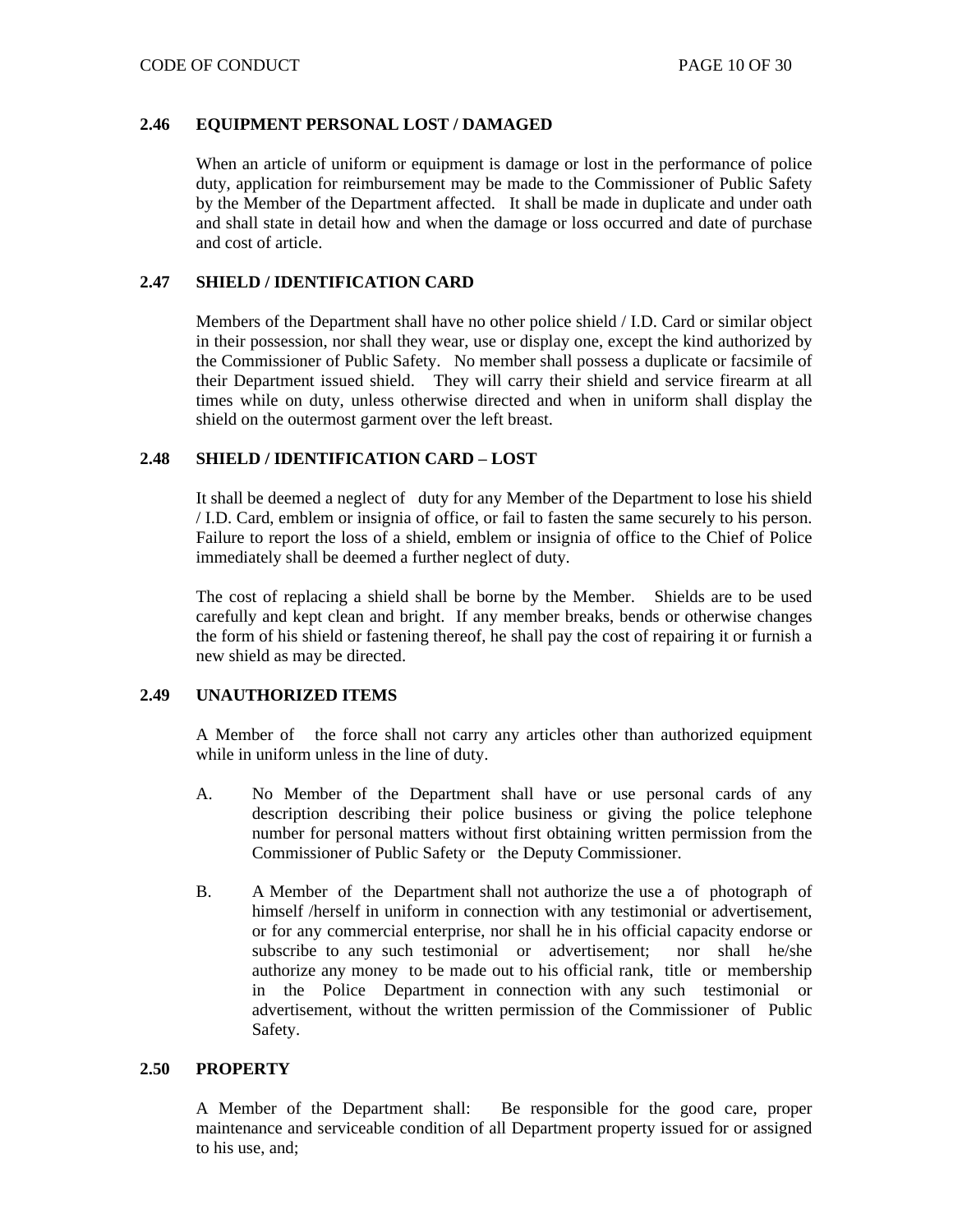- A. Report promptly to the Commanding Member of the Support Services Division, Property Unit through his immediate Superior Member the loss of, damage to or unserviceable condition of any Department property issued for or assigned to his use, or any equipment, article, etc., used in connection with his duties as a Police Member.
- B. Not alter police equipment by changing it in any way except in cases of emergency or by the direction of the Deputy Commissioner.
- C. No property of the Department of Public Safety shall be destroyed, sold, broken up or otherwise disposed of without the authority of the Commissioner of Public Safety or the Deputy Commissioner.
- D. Members are responsible for maintaining and updating (inserting or making changes) their personal copy of the Department Manual and present said manual for inspection upon demand.

## **2.51 MISAPPROPRIATE OF PROPERTY**

A Member of the Department shall not appropriate for his own use any lost, found or stolen property nor convert to his own use any property of the City of Mount Vernon or property held by the Department for evidence.

## **2.52 HANDLING MONEY OR PROPERTY**

All money or other property coming into the possession of any Member of the Department through the normal course of police duties, which is not his own, shall be delivered to the Desk Officer, Commanding Member or Superior Member and a report made of the transaction. Such property will then be turned over to the Support Services Division, Property Unit.

## **2.53 SOLICITING**

A Member of the Department shall not solicit, contribute, pay, nor cause to be solicited, contributed or paid directly or indirectly any money or other valuable consideration for the benefit of any matter related to the department or for the benefit of any person or persons connected with the Department, except upon the written approval of the Commissioner of Public Safety. This rule does not apply to money collected for the payment of regular dues or assessments of a benevolent organization identified with the Department or for other authorized purposes.

## **2.54 SOLICITATION**

No Member of the Department, while on duty, shall circulate any subscription paper or sell tickets for any purpose without the permission of the Commissioner of Public Safety.

## **2.55 SOLICITING FOR PROMOTION OR CHANGE OF DUTY**

A Member of the force shall not solicit for his or her promotion to a higher rank or a change in duty status or for the promotion or change of duty status of any other Member or for the appointment of anyone to the force; nor shall a member promote or cause to be promoted any influence to effect such an end.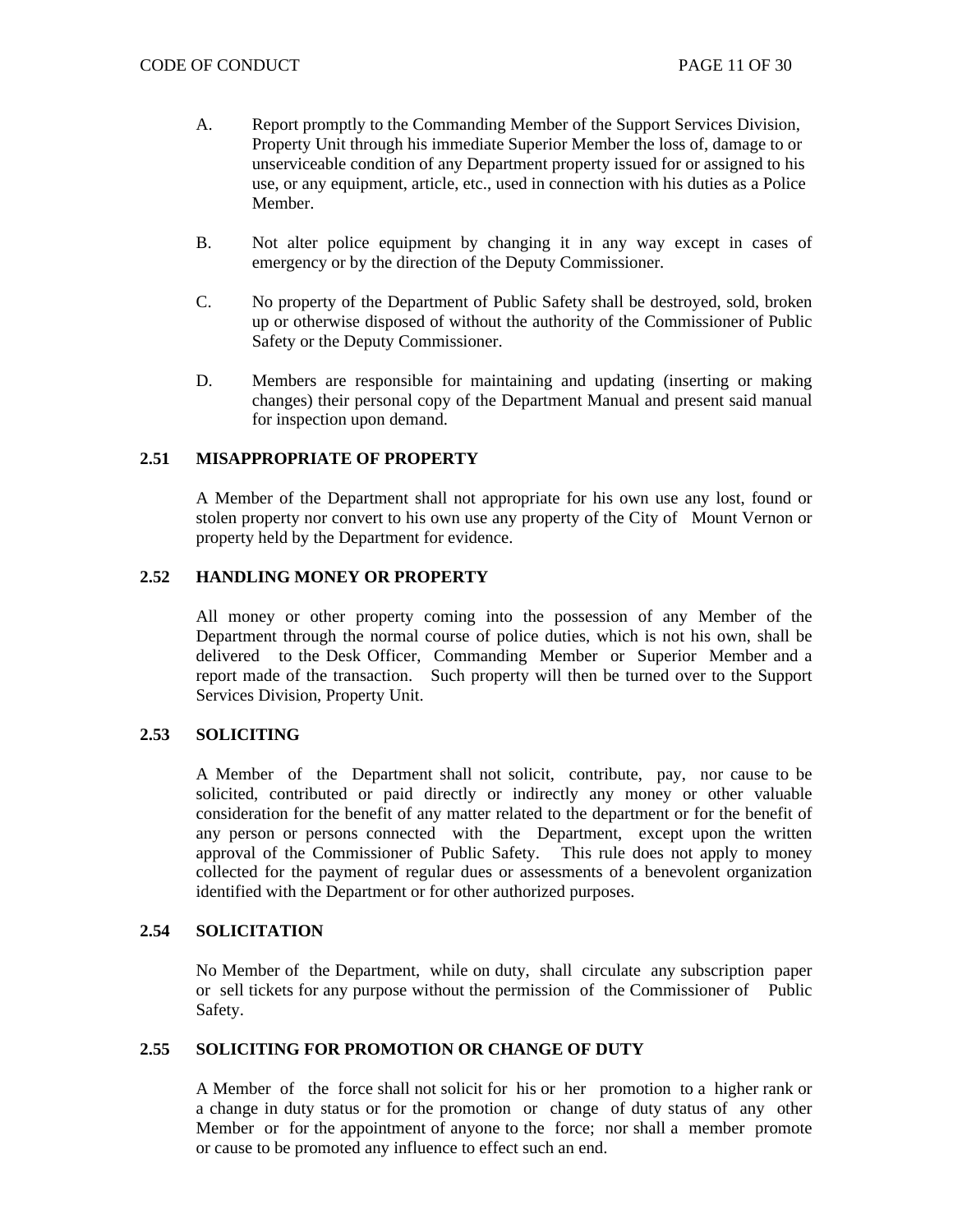#### **2.56 ASSESSMENTS**

No assessment of any kind whatsoever shall be levied, any money or other contribution requested or collected, for any purpose whatsoever, nor shall any gifts, testimonials or anything of value be bestowed on or received by any Member of the Department without the permission of the Commissioner of Public Safety.

## **2.57 PAYMENT OF DEBTS**

All personnel of the Department shall promptly pay their legal debts. Failure to do so shall subject the offender to disciplinary action.

#### **2.58 DEBTS**

A Member of the Department shall not incur debts or other liability chargeable against the City of Mount Vernon, except with the knowledge and consent of the Commissioner of Public Safety or as otherwise specifically provided.

#### **2.59 BORROWING**

No Member of the Department shall borrow from any other Member, any money, security or property or obtain any credit or guarantee of credit; or assign his salary to any money lender or assign his wages or give any power of attorney for the collection thereof without the permission of the Commissioner of Public Safety.

#### **2.60 GIFTS**

No Member of the Department shall accept any gratuity or gift, directly or indirectly, from any person while in custody or after he shall have been discharged; nor from any friend or representative of such person or from anyone acting in such person's behalf.

## **2.61 ACCEPTING GIFTS**

No Member of the Department shall seek or accept, directly or indirectly, any gift present or gratuity.

## **2.62 REWARDS**

No Member of the Department shall receive any compensation, recommendation or reward for services other than his salary as a Member of the Department, except by permission of the Commissioner of Public Safety. Members of the Department may receive for their own use, ordinary fees as witnesses entitled on subpoena.

## **2.63 LOYALTY**

A Member of the Department is prohibited from affiliating with any organization or body, the constitution or regulations of which are hostile to the United States Government or which would, in any way, exact prior consideration of him and/or prevent him from performing all his police duties.

#### **2.64 NATIONAL COLORS AND ANTHEM**

All Members of the Department shall salute the official national colors as they pass in public parades, ceremonies or other occasions or when carried into any building, room or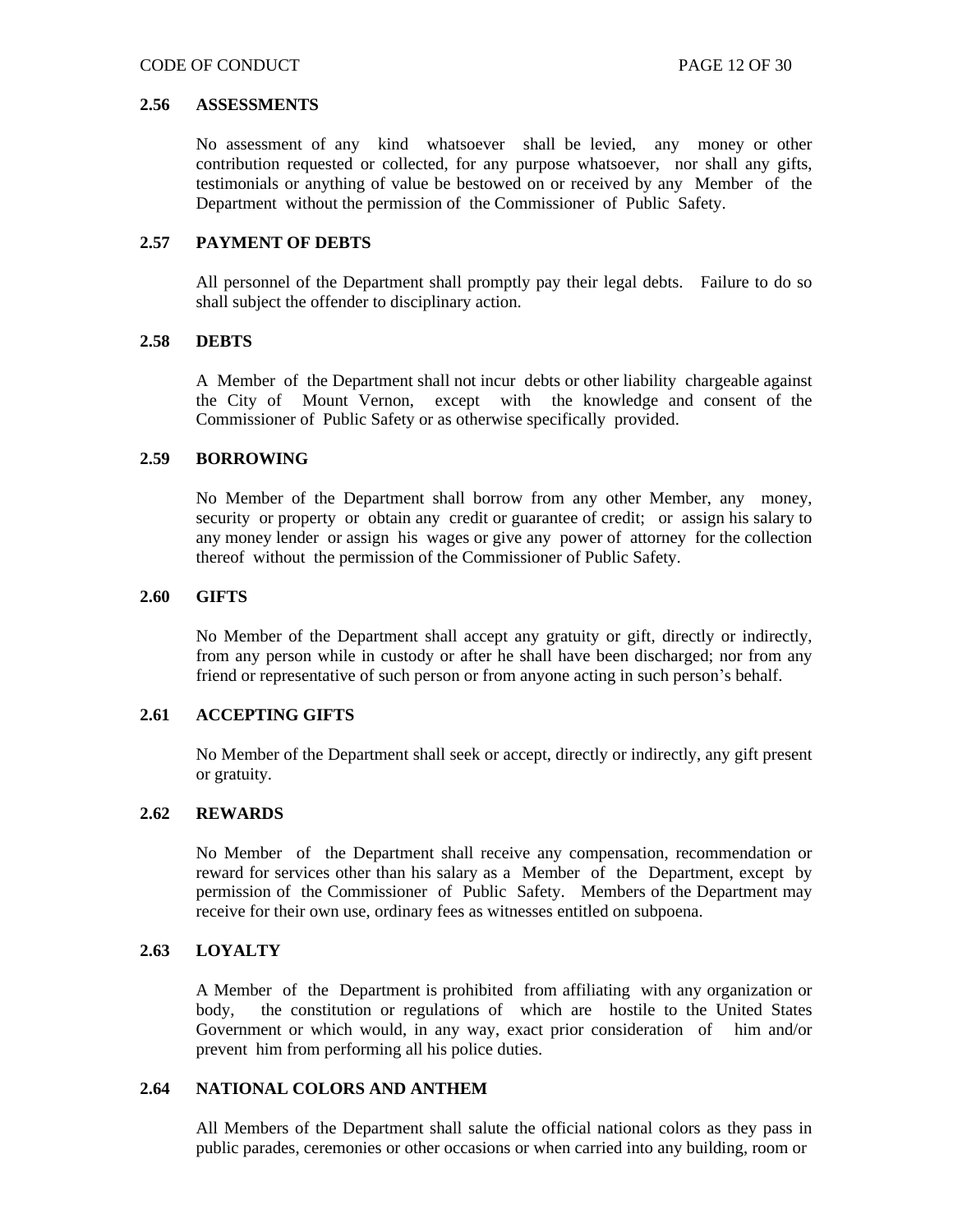place where they are present. Whenever the National Anthem is played at any place where any members of the Department, are present, they shall stand at attention facing towards the music. If in uniform, they shall salute at the first note retaining the position of the salute until the last note of the Anthem. If not in uniform and covered, they shall uncover at the first note, holding the head dress over the heart and so remain until its close, except that in inclement weather the head dress may be slightly raised.

# **2.65 SALUTATIONS**

- A. The hand salute prescribed by the United States Army regulations shall be tendered by subordinates and smartly and promptly acknowledged by Superior Officers. If in civilian clothes, the subordinate shall not salute, but on entering the office of a Commanding Officer, he shall remove his hat. A Member of the Department other than the Commissioner of Public Safety or Deputy Commissioner shall not be tendered a salute unless such member is in uniform. Members lining parades or at fires or on occasions where large numbers of police officers are assembled for a specific purpose, shall not salute Commanding Officers unless they address or are addressed by such Commanding Officer. In addressing or referring to a ranking member in line of duty his full title shall be used.
- B. A Member of the Department in charge of a detail of Members of the Department shall form and march them as prescribed by the United States Military Drill Regulations.
- C. All Members of the Department, on meeting or passing their Superior Officers, shall give the proper salute.
- D. Whenever the Mayor or Commissioner of Public Safety or the Deputy Commissioner of Public safety shall visit Headquarters, all Members of the Department therein shall stand at attention and give the customary salute.

## **2.66 RELEASE OF TELEPHONE NUMBERS**

No Member of the Department shall release to the public or any public agency the home telephone number of any other member without authorization of a Superior Member.

#### **2.67 CHANGE OF ADDRESS / TELEPHONE NUMBERS**

Every member of the Department shall be responsible for informing the Chief via his Commanding Member his current address and telephone number , and any change of address and/or telephone number, shall be reported as soon as practical.

## **2.68 WITHDRAWAL – COMPLAINT**

- A. Members of the Department shall not compound any offense committed against any Federal State or Municipal Law or Ordinance without the permission of the Commissioner of Public Safety, shall a member withdraw any complaint made.
- B. No member of the Department shall communicate to any person, information which may enable that person to escape from arrest or punishment or which will enable any person to dispose of or secrete goods or property or other valuable things stolen or embezzled.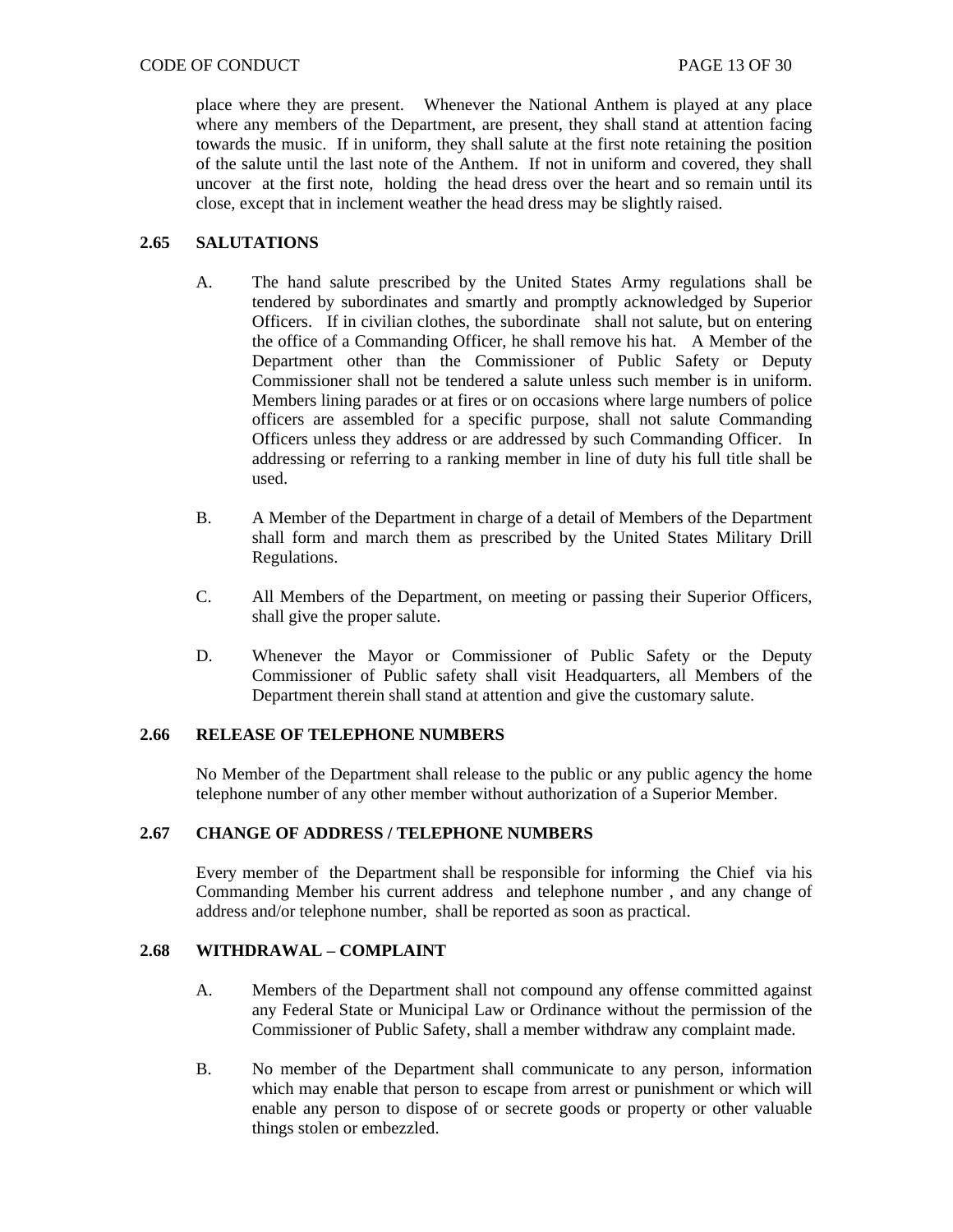## **2.69 RECOMMENDATION FOR DISPOSITION OF CASES**

A Member of the Department shall not make recommendations for the disposition of any case without the consent of the Commissioner of Public Safety or the Deputy Commissioner.

## **2.70 COURTROOM DEMEANOR**

- A. All Members of the Department concerned with cases before the Courts, Grand Juries or Hearing Boards shall be punctual in attendance, make a clean and neat appearance before such agency. They shall have the cases in which they are complainants or witnesses properly prepared. The witnesses shall be present and all property that is to use as evidence suitably arranged for presentation to the Court, Grand Jury or Hearing Board or members of the Jury. When presenting evidence or testimony they shall speak calmly and explicitly, in a clear distinct and audible tone so as to be easily understood. They shall give evidence with accuracy, confining them to the case before the court and shall neither suppress nor overstate the slightest circumstances, with an intention of favoring any person or projecting ill will to either the complainant or the defendant.
- B. All police members detailed to special assignments or to the Courts shall report at once to the Desk Member when his presence is not required for such assignment and he shall then subject himself to new orders.

# **2.71 COURT APPEARANCES**

- A. All Members of the uniformed force shall appear in City Court in uniform, except off duty personnel may wear a jacket and tie.
- B. A Member of the Department appearing as a witness or complaint in plain clothes shall wear his shield on the outermost garment over the left breast while in the courtroom.
- C. All Members of the Department who make an arrest shall appear in court promptly when court is in session. If an arrest is made when the court is not in session, the arresting member shall be present in court at 9:00 A.M. on the date of the next regular session of court to sign the complaint, unless excused by the Chiefs Office.
- D. A Member of the Department summoned to the District Attorney's office of any county in connection with a case in which any other Member of the Department
- E. is apt to be made a defendant or becomes a defendant, shall report the facts in detail at once to the Deputy Commissioner or the Commissioner of Public Safety.
- F. No Member of the Department, when in attendance as witnesses before the Grand Jury, Supreme Court, County Court, Court of Record or any other Court, shall leave Court before they are called to testify or otherwise excused.

## **2.72 WITHHOLDING EVIDENCE**

A Member of the Department shall not fabricate, withhold or destroy any evidence of any kind.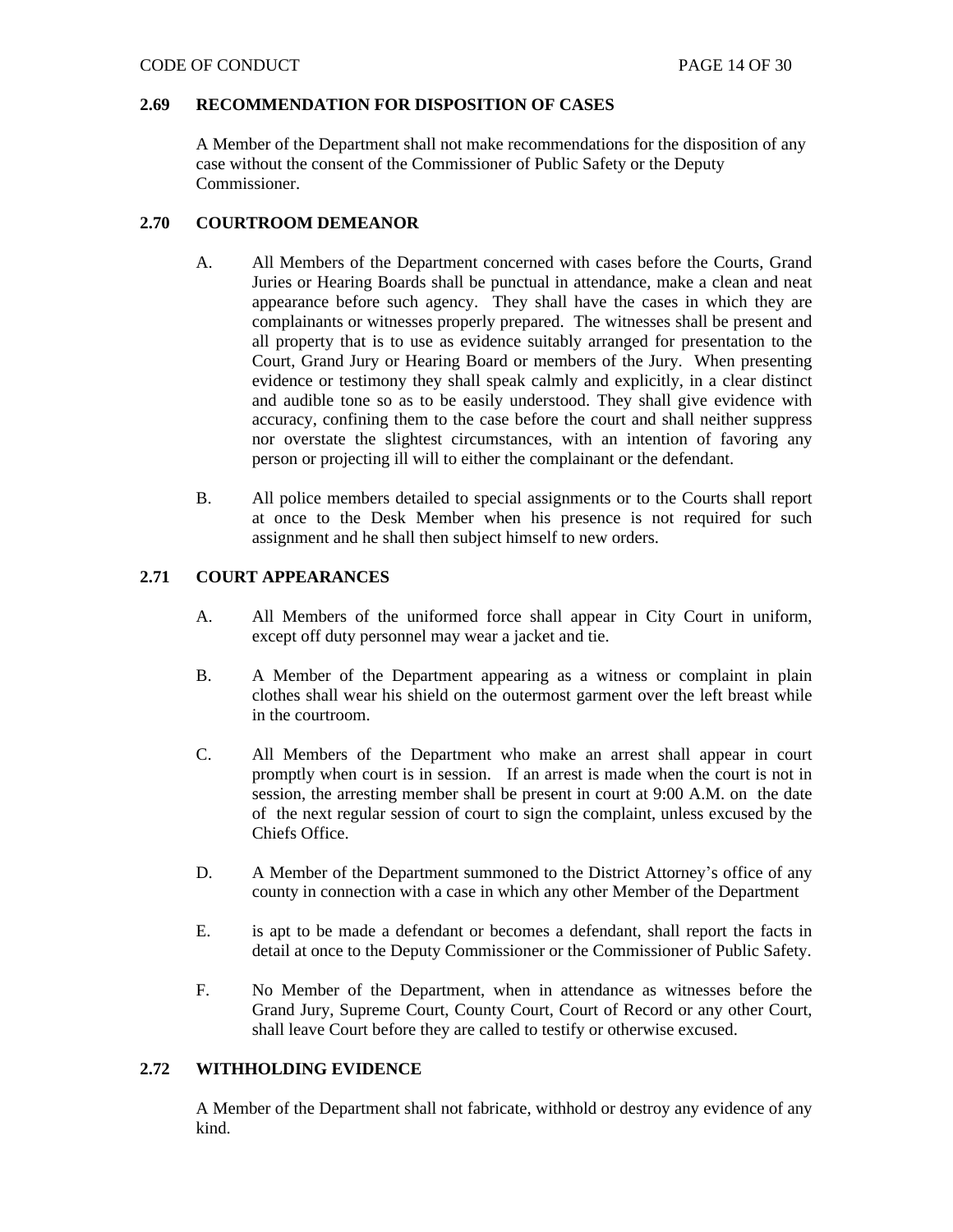#### **2.73 TESTIMONY IN CIVIL CASE**

- A. A Member of the Department shall not testify in any civil case in court unless legally summonsed to do or unless he has received permission from the Commissioner of Public Safety.
- B. Members are not to render any assistance in civil cases unless required to do so in the line of police duty.

## **2.74 NOT TO RECOMMEND ATTORNEYS**

Members of the Department shall not recommend or suggest to anyone the employment or name of any firm, person or corporation, as attorney counsel or bondsman; nor shall they give any advice or information to any person arrested or to others acting for him relative to the defense or prosecution against him; except that nothing herein contained shall be construed to mean a restriction of the rights of a member with respect to the handling of matters concerning himself or his immediate family.

## **2.75 NOT TO RECOMMEND SERVICE**

Members of the Department shall not recommend or suggest to anyone the employment or name of any towing firm, undertaker or other tradesman or inform such tradesman of any such tradesman of any situation wherein their services might be sought, except that nothing contained herein shall be construed as restricting the rights of members from handling their own private affairs or prohibiting authorized official notification in such cases.

#### **2.76 WARRANTS**

A Member of the Department shall not execute any warrant of arrest unless the Deputy Commissioner, Chief 's Office, Captains or the Desk Member in charge of Headquarters or Commanding Member of the Detective Bureau has delivered the same to him.

#### **2.77 ARREST**

When an arrest is made while more than one Member of the Department is present, then all present shall receive equal credit for the arrest and their names shall be entered on the Arrest Book. Whenever any Member of the Department has acted on a case and has obtained information leading to the guilty person, he shall receive equal credit with the member who makes the arrest if he is not present when such arrest is made.

#### **2.78 PRISONERS**

- A. Members of the Department shall not maltreat any prisoner willfully or use unnecessary violence toward a prisoner or toward any other person.
- B. All Members of the Department are strictly forbidden to interest themselves either directly or indirectly in obtaining or procuring counsel for any person arrested by any Member of the Department.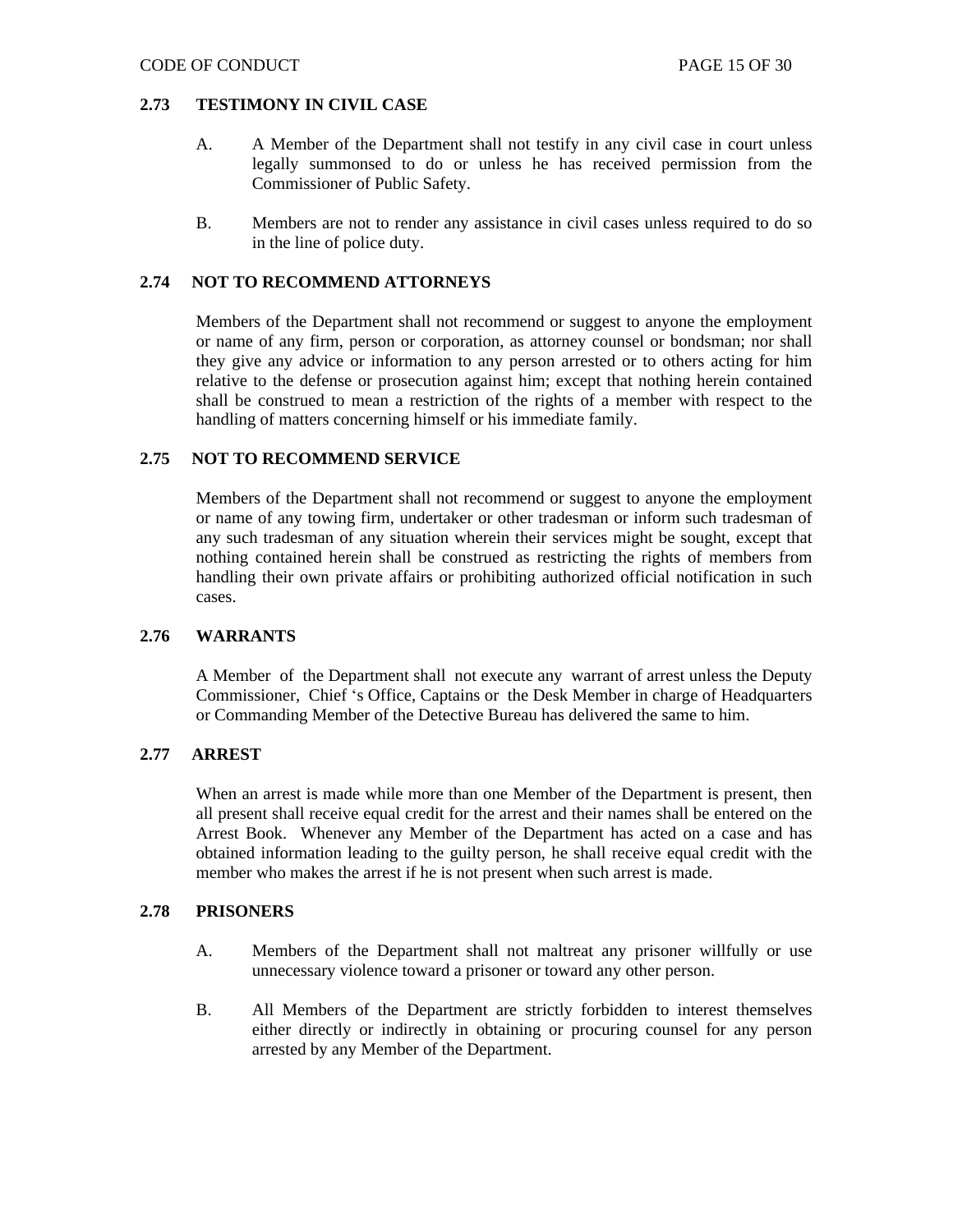#### **2.79 CUSTODY OF PRISONERS**

Any Member of the Department who has at any time any person or persons under arrest or detention shall be responsible for the proper safeguard of such persons and their property for the period of time they remain in his custody.

#### **2.80 LEAVE**

Any Member absent from duty without leave shall be subject to disciplinary action.

#### **2.81 SEPARATION FROM DEPARTMENT**

Any Member of the Department who desires to withdraw, resign or retire from the Department shall notify the Commissioner of Public Safety in writing of his intention to do so at least ninety (90) days prior to his termination date.

#### **2.82 ACTION TO BE TAKEN**

- A. Members shall act promptly, with energy, firmness and decision at the scenes of crimes, disorders, accidents or other situations or incidents that require police attention and in dealing with suspects and in disposing of their assignments. When the police purpose might be jeopardized by delay, immediate action shall be taken even though some other member or division would ordinarily deal with the incident.
- B. Time is usually the essence of successful police operations. Failure to take prompt and decisive action frequently jeopardizes the success of police undertakings. Members shall not give evidence of indecision or lack of confidence by their actions, facial expressions, words or tone of voice.
- C. Members of the Department are expected to at all times when confronted by a serious police emergency to act courageously and render assistance to fellow members and civilians.

## **2.83 RENDERING ASSISTANCE**

Members of the force shall render police assistance to all persons who request it consistent with police duties and shall cooperate with all other agencies engaged in the administration of criminal justice or public welfare, affording them all the aid and authorized information such organizations are entitled to receive.

#### **2.84 NEGLECT**

When a crime has been committed and the Chief of Police has cause to suspect that negligence is attributable to the member on whose post the crime was committed, the member shall be required to show by his own affidavit or by the testimony of other persons, that he was attending strictly to his duty in accordance with the manual procedures.

## **2.85 SUSPECTED PREMISES REPORT**

It shall be the duty of all Members of the Department to report to the Chief of Police, in detailing in writing, over their signature, whenever there are reasonable grounds to believe that any house, room or premises within the City are kept or used for gaming, or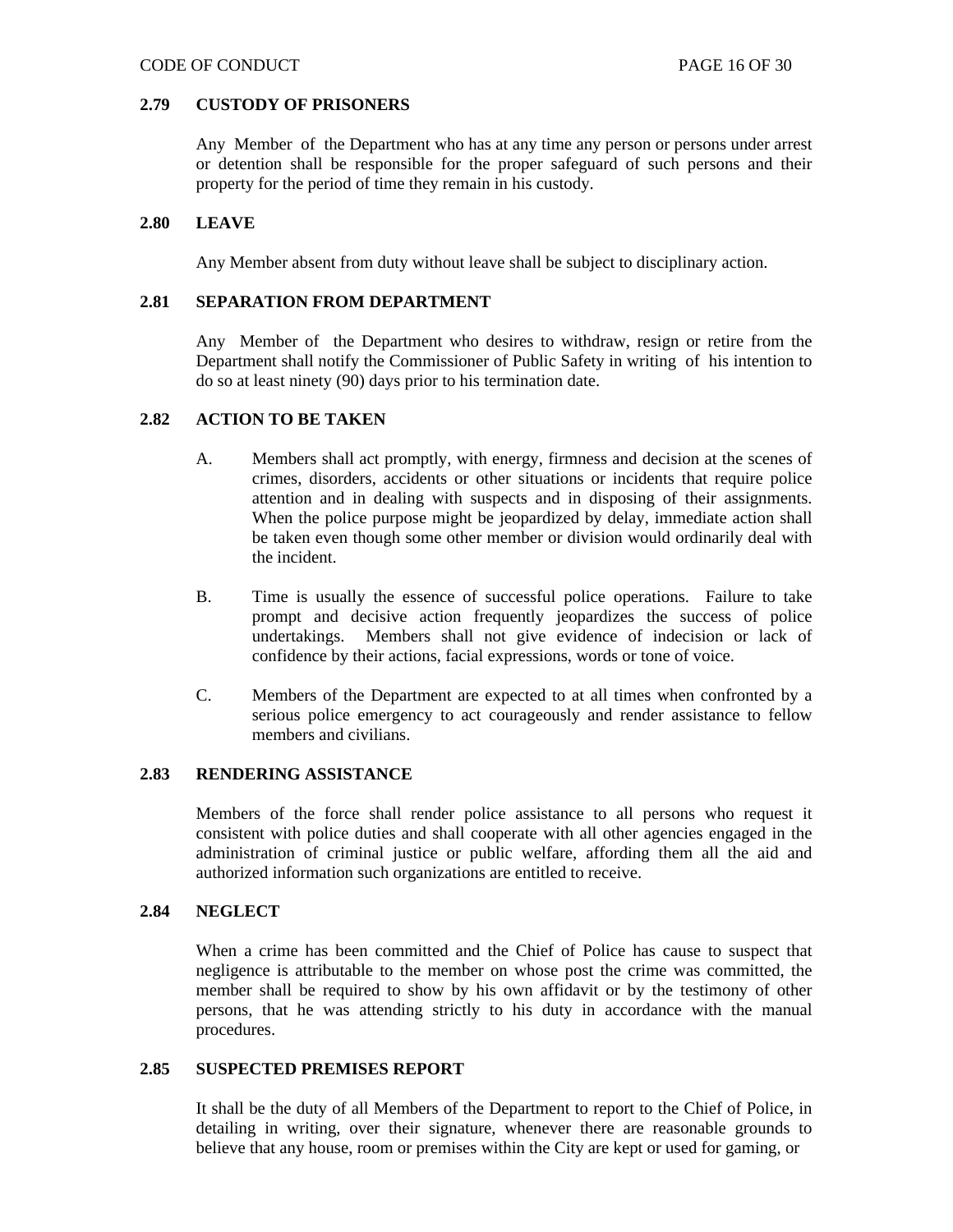#### CODE OF CONDUCT THE SAME 17 OF 30

kept or used for lewd, obscene or immoral purposes or for the deposit or sale of lottery tickets or slips, narcotic law violation or any other crime.

## **2.86 HEADQUARTERS BUILDINGS**

No person shall be permitted to remain in Headquarters, except Members of the Department and persons having business therein.

#### **2.87 SUPPLIES**

No supplies of any kind shall be purchased, nor repairs made nor ordered, nor shall the services of any other person be utilized, nor any financial obligation of any kind incurred, except upon requisition and order of the Commissioner of Public Safety or the Deputy Commissioner.

#### **2.88 DEPARTMENT PROPERTY**

All Members of the Department shall be careful in the use of all City or Department property, whether fixed or moveable. Negligence, roughness or carelessness shall not be tolerated and shall be made the subject of disciplinary action.

## **2.89 RESPONSIBILITY FOR CITY PROPERTY**

Any Member of the Department having the care or use of City property shall be responsible for the safekeeping and proper use of the property during the time that he has control and shall return the property upon demand of the proper authority.

#### **2.90 ANNUAL FIREARMS QUALIFICATION**

Every Member of the Department shall meet the qualifications outlined in the Department Firearms Policy.

## **2.91 USE OF WEAPONS**

A Member of the Department who finds it necessary to use his baton, billy or slapper in making an arrest or attempting to make an arrest or who shall find it necessary to discharge his firearm under any conditions other than at duly established range shall immediately notify his Commanding Officer in writing and that Member shall conduct an immediate investigation as to the possibility of injury to any person or property and the propriety of the Member's use of his weapon.

## **2.92 USE OF PRIVATE VEHICLES**

While a Member of the force is on duty, he shall not drive a private vehicle to his post or assignment or patrol his post or cover his assignments with a private vehicle.

## **2.93 DRIVER LICENSE**

- A. All Members of the Department are required to maintain a valid New York State driver's license.
- B. Any Member of the Department, upon receiving notification from the Department of Motor Vehicles of a change of status including, but not limited to, suspension, revocation or restriction of their driving privilege shall immediately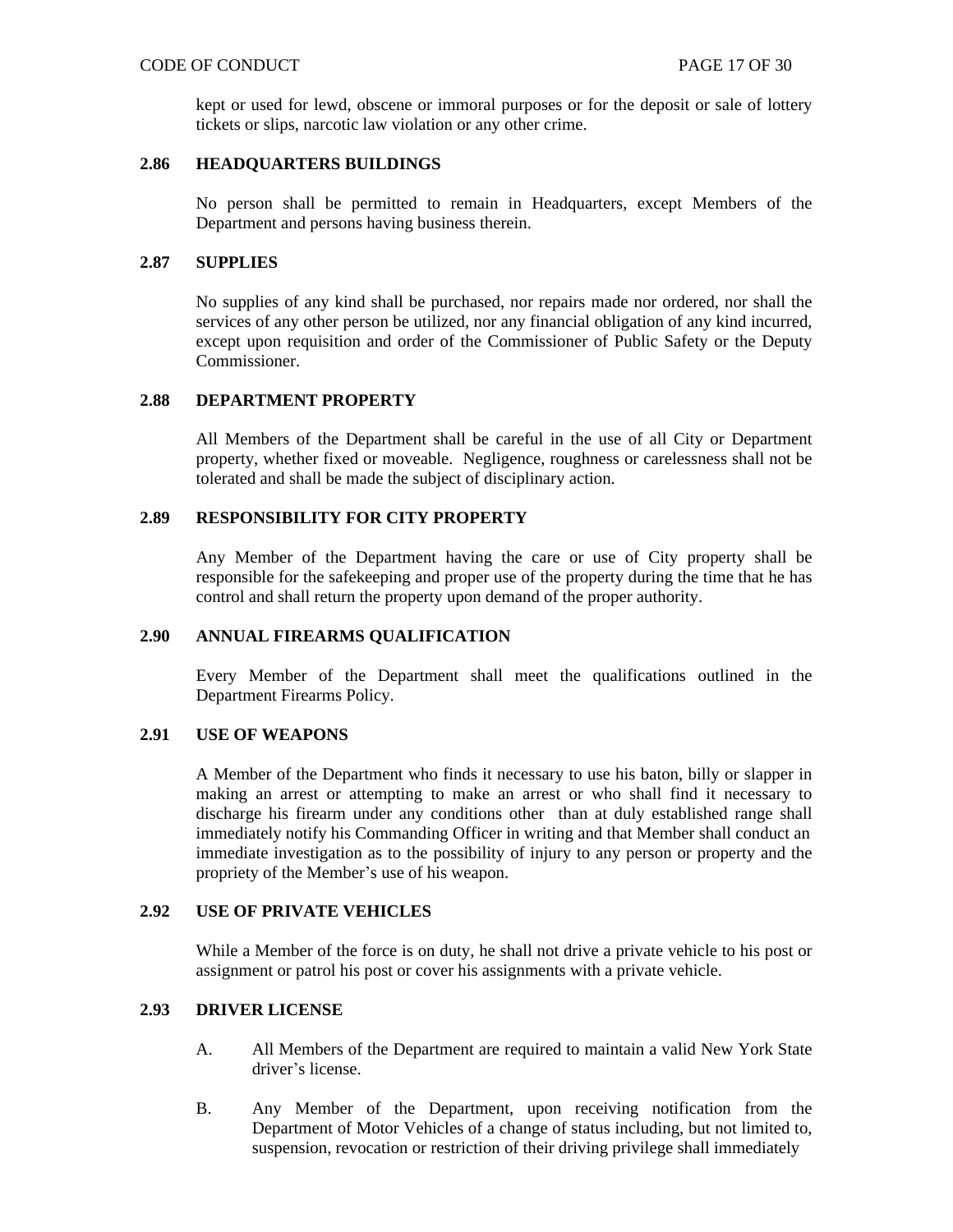report this information in writing to the Chief of Police via his Commanding Member.

- C. Members of the Department whose driver license has been suspended or revoked will not be permitted to drive any Department vehicles.
	- 1. The Chief of Police, upon being informed that a Member's driving privilege has been restored, will verify same by requesting a certified copy of the Member's driving record via teletype from the Department of Motor Vehicles in Albany.

## **2.94 TELEPHONE IN RESIDENCE**

Members of the Department shall have telephones in their place of residence with their current number on file in the Chief's office.

## **2.95 SENIORITY**

A Member's seniority status in the Department shall be determined according to the date of appointment to his present rank. Where two (2) or more Members of the same rank are appointed on the same day, the first named in the order of appointment shall be the ranking member.

#### **2.96 INTERVIEW**

Any Member of the Department may apply for an interview with the Commissioner of Public Safety, either directly or through official channels in writing.

## **2.97 OUTSIDE EMPLOYMENT**

A Member of the Department may engage in outside employment if the Commissioner of Public Safety approves such business or calling. When a Member of the Department is suspended from duty without pay, he may engage temporarily in another business or calling or when, after filing his application for retirement, he is on continuous vacation or other authorized leave including terminal leave.

## **2.98 MILITARY SERVICE**

A Member of the Department is prohibited from joining any federal or state military organization without the permission of the Commissioner of Public Safety. Nothing contained in this regulation is intended to interfere with or affect the discharge of the members from compulsory military obligation.

## **2.99 COMMUNICATIONS – SYSTEM SECURITY**

No member may use or distribute information derived from the E–911 System, eJustice, or any integrated systems while being in direct conflict with any State, County or Department regulations governing said systems.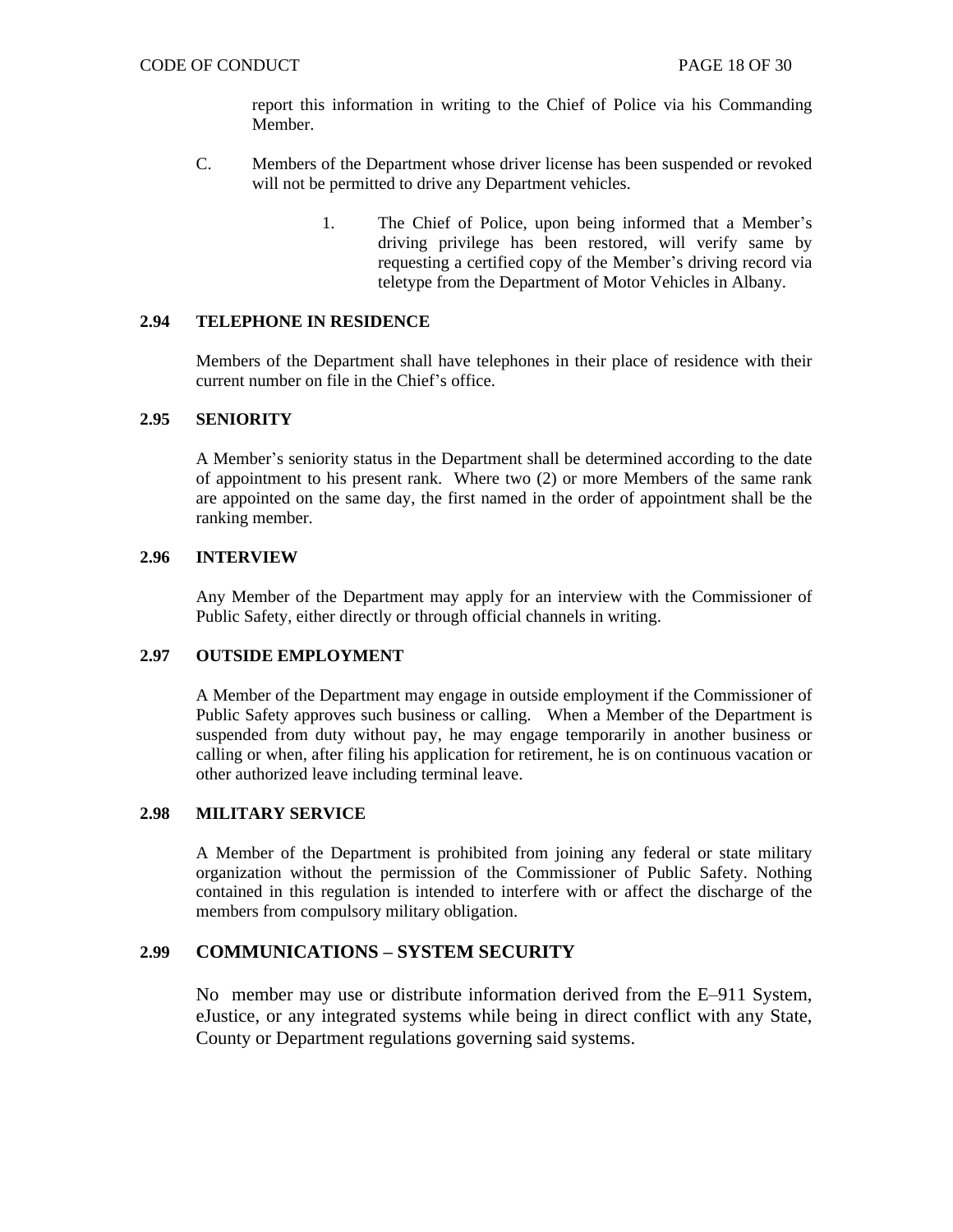## **3.00 POLICY ON SOCIAL MEDIA:**

## **POLICY:**

Social media provides a new and potentially valuable means of assisting the department and its personnel in meeting community outreach, problem-solving, investigative, crime prevention, and related objectives. This policy identifies potential uses that may be explored or expanded upon as deemed reasonable by administrative and supervisory personnel. The Department also recognizes the role that these tools play in the personal lives of some Department personnel. The personal use of social media can have bearing on Departmental personnel in their official capacity. As such, this policy provides information of a precautionary nature as well as prohibitions on the use of social media by Department personnel.

## **PURPOSE:**

The Mount Vernon Police Department endorses the secure use of social media to improve communication, information exchange; streamline processes; and foster productivity. This policy provides guidance on social media management, administration, and oversight. This policy is not meant to address one particular form of social media; rather social media in general, as advances in technology occur and new tools emerge.

#### **GENERAL CONDUCT:**

Employees should not access social media or blogs during working hours. Employees shall not post false or confidential information about the City of Mount Vernon or its employees on web pages, including social media and blogs, regardless of the time of day.

## **DEFINITIONS:**

**Blog***:* A self-published diary or commentary on a particular topic that may allow visitors to post responses, reactions, or comments. The term is short for "Web log."

**Page**: The specific portion of a social media website where content is displayed, and managed by an individual or individuals with administrator rights.

**Post:** Content an individual shares on a social media site or the act of publishing content on a site.

**Profile:** Information that a user provides about himself or herself on a social networking site.

**Social Media:** A category of Internet-based resources that integrate usergenerated content and user participation. This includes, but is not limited to, social networking sites (Facebook, MySpace), micro blogging sites (Twitter, Nixle), photo and video-sharing sites (Flickr, YouTube), wikis (Wikipedia), blogs, and news sites (Digg, Reddit).

**Social Networks:** Online platforms where users can create profiles, share information, and socialize with others using a range of technologies.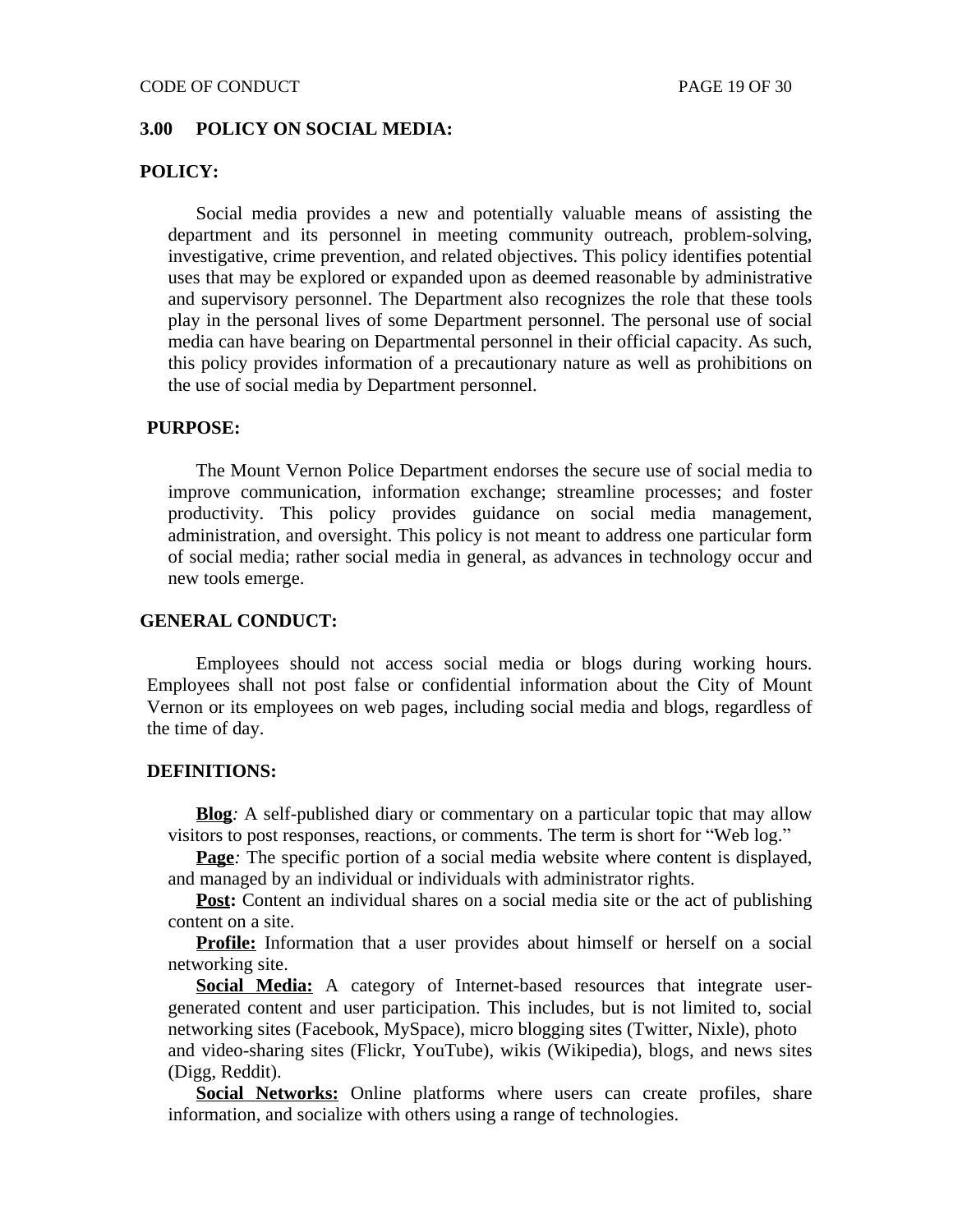**Speech:** Expression or communication of thoughts or opinions in spoken words, in writing, by expressive conduct, symbolism, photographs, videotape, or related forms of communication.

**Web 2.0:** The second generation of the World Wide Web focused on shareable, user-generated content, rather than static web pages. Some use this term interchangeably with social media.

**Wiki**: Web page(s) that can be edited collaboratively.

## **PERSONAL USE:**

# **PRECAUTIONS AND PROHIBITIONS**

Barring federal law, state law or binding employment contracts to the contrary, Department personnel shall abide by the following when using social media.

- 1. Department personnel are free to express themselves as private citizens on social media sites to the degree that their speech does not: negatively affect the public perception of the Department, impair working relationships of this department for which loyalty and confidentiality are paramount, impede the performance of duties, impair discipline and/or harmony among coworkers.
- 2. As public employees, Department personnel are cautioned that speech on- or off-duty, made pursuant to their official duties—that is, that owes its existence to the employee's professional duties and responsibilities—is not protected speech under the First Amendment and may form the basis for discipline if deemed detrimental to the Department. Department personnel should assume that all speech and related activity anywhere and more specifically on social media sites reflects upon their office and this Department.
- 3. Department personnel shall not post, transmit, or otherwise disseminate any information to which they have access as a result of their employment without written permission from the Commissioner of Public Safety or his or her designee.
- 4. For safety and security reasons, Department personnel are cautioned not to disclose their employment with this Department nor shall they post information pertaining to any other member of the Department without their permission. As such, Department personnel are cautioned not to do the following:
	- a) Officers who are, or who may reasonably be expected to work in undercover operations, shall not post any form of visual or personal identification.
	- b) Display Department logos, uniforms, or similar identifying items on personal web pages.
	- c) Post personal photographs or provide similar means of personal recognition that may cause them to be identified as a police officer of this Department.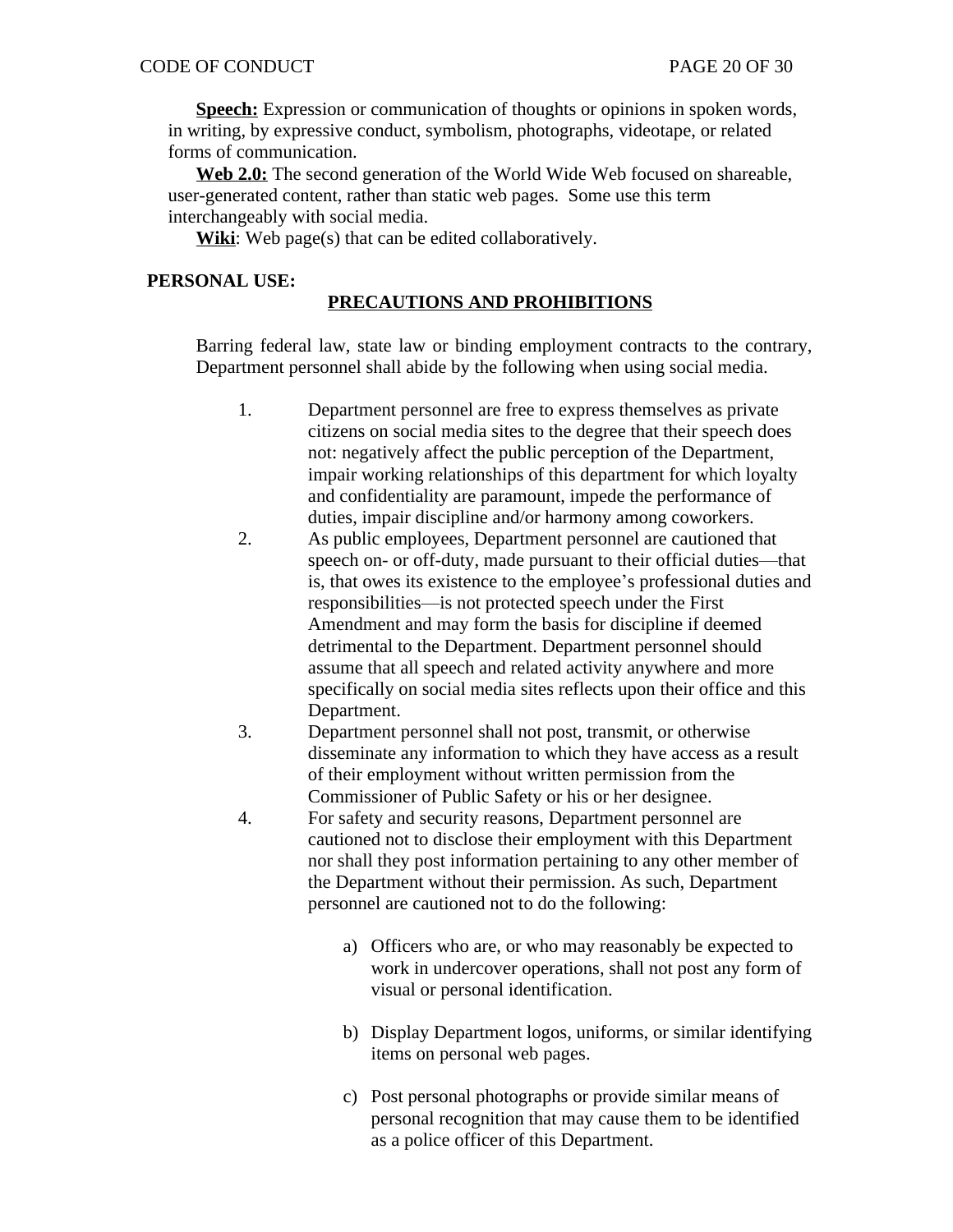5. When using social media, Department personnel should be mindful that their speech becomes part of the worldwide electronic domain. Therefore, adherence to the Department's Code of Conduct is required in the personal use of social media. In particular, Department personnel are prohibited from the following:

# PROHIBITED CONTENT

- a) Obscene, violent, or pornographic content and/or language, or sexually explicit content links to such materials. Any image or link containing minors or suspected minors in sexual and/or provocative situations will be promptly acted upon by law enforcement;
- b) Content that promotes, fosters or perpetuates discrimination on the basis of race, creed, color, age, religion, gender, or national origin, marital status, status with regard to public assistance, physical or mental disability or sexual orientation;
- c) Speech involving themselves or other Department personnel reflecting behavior that would reasonably be considered reckless or irresponsible;
- d) Defamatory attacks;
- e) Conduct in violation of any federal, state or local law;
- f) Encouragement of illegal activity or illegal activity;
- g) Information that may tend to compromise the safety or security of a person, the public or public systems;
- h) Content that violates a legal ownership interest, such as copyright, of any party;
- i) Private and contact information such as names, addresses, phone numbers and/or social security numbers and banking account numbers; no matter how easily obtained elsewhere; and/or personal information of a person other than the poster
- j) Content that incites violence;
- k) Comments containing vulgar, offensive, threatening, or harassing language, personal attacks, or unsupported accusations. Employees posting prohibited content on social media or blogs are subject to discipline, including but not limited to, suspension and/or termination.
- 6. Engaging in prohibited speech noted herein, may provide grounds for undermining or impeaching an officer's testimony in criminal proceedings and or pose civil liability on the officer personally, on this Department or on the City. Department personnel thus sanctioned are subject to discipline up to and including termination of office.
- 7. Department personnel may not divulge information gained by reason of their authority; make any statements, speeches, appearances, and endorsements; or publish materials that could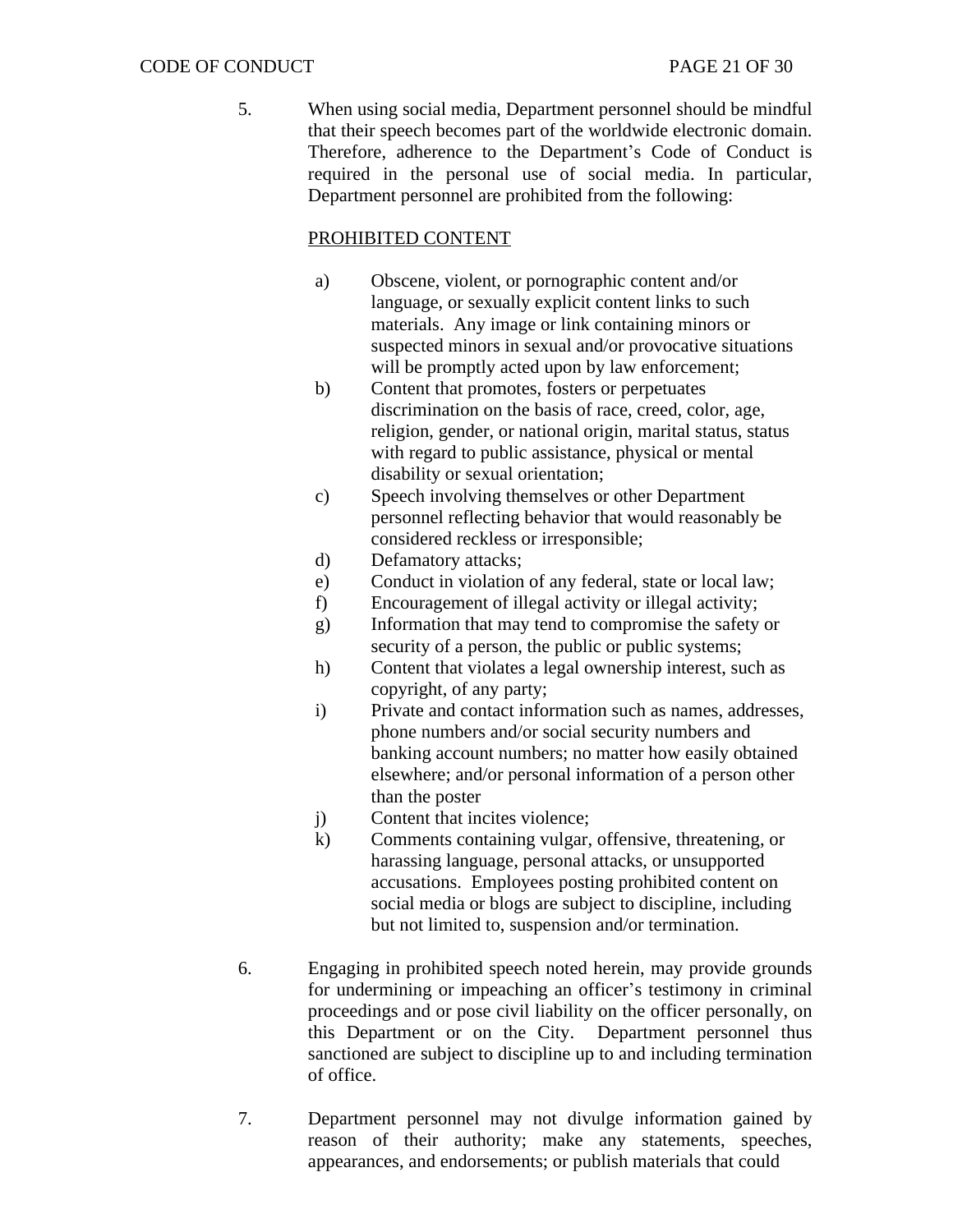reasonably be considered to represent the views or positions of this Department without express authorization.

- 8. Department personnel should be aware that they may be subject to civil litigation for
	- a) publishing or posting false information that harms the reputation of another person, group, or organization (defamation);
	- b) publishing or posting private facts and personal information about someone without their permission that has not been previously revealed to the public, is not of legitimate public concern, and would be offensive to a reasonable person;
	- c) using someone else's name, likeness, or other personal attributes without that person's permission for an exploitative purpose; or
	- d) publishing the creative work of another, trademarks, or certain confidential business information without the permission of the owner.
- 9. Department personnel should be aware that privacy settings and social media sites are constantly in flux, and they should never assume that personal information, even if protected by security settings or passwords, posted on such sites is protected.
- 10. Department personnel should expect that any information created, transmitted, downloaded, exchanged, or discussed in a public online forum may be accessed by the Department at any time without prior notice. Information may appear to be withdrawn but remains on the World Wide Web indefinitely.
- 11. Reporting violations—Any employee becoming aware of or having knowledge of a posting or of any website or web page in violation of the provision of this policy shall notify his or her supervisor immediately for follow-up action.

# **POTENTIAL OFFICIAL USE:**

- 1. Social media is a valuable investigative tool when seeking evidence or information about
	- a. missing persons;
	- b. wanted persons;
	- c. gang participation;
	- d. crimes perpetrated online (i.e., cyber bullying, cyber stalking); and
	- e. photos or videos of a crime posted by a participant or observer.
- 2. Social media can be used for community outreach and engagement by
	- a. providing crime prevention tips;
	- b. offering online-reporting opportunities;
	- c. sharing crime maps and data; and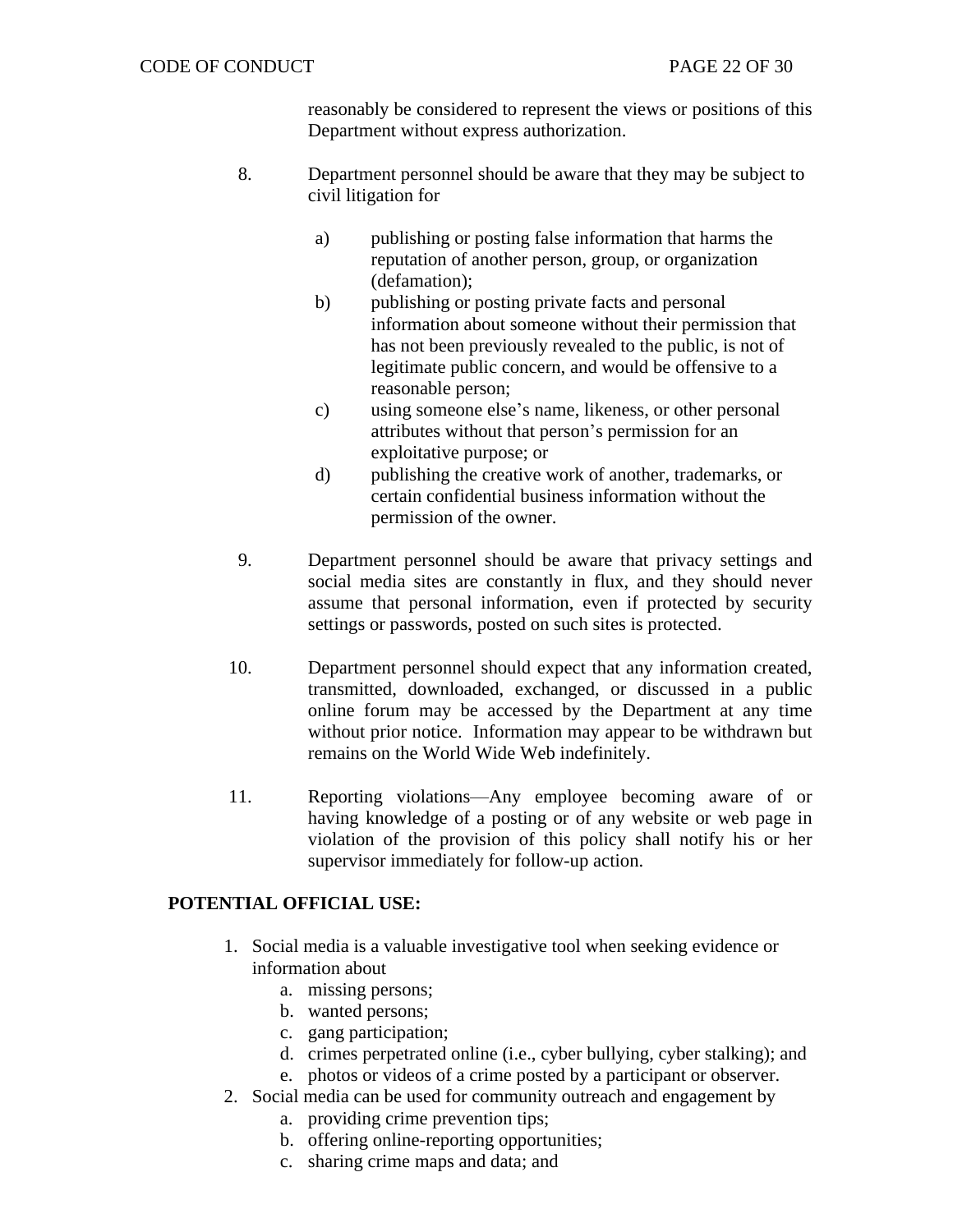- d. soliciting tips about unsolved crimes (i.e., Crime stoppers, text-atip).
- 3. Social media can be used to make time-sensitive notifications related to a. road closures,
	- b. special events,
	- c. weather emergencies, and
	- d. missing or endangered persons.
- 4. Persons seeking employment and volunteer positions use the Internet to search for opportunities, and social media can be a valuable recruitment mechanism.
- 5. This Department has an obligation to include Internet-based content when conducting background investigations of job candidates.
- 6. Searches should be conducted by a designated Investigator or Supervisor. Information pertaining to protected classes shall be filtered out prior to sharing any information found online with the Command Staff.
- 7. Persons authorized to search Internet-based content should be deemed as holding a sensitive position.
- 8. Search methods shall not involve techniques that are a violation of existing law.
- 9. Vetting techniques shall be applied uniformly to all candidates.
- 10. Every effort must be made to validate Internet-based information considered during the hiring process.

# **ON-THE-JOB USE OF A SOCIAL MEDIA NETWORK**

Any and all pages referring to the Mount Vernon Police Department or any agency thereof shall have the express written permission of the Commissioner's Office before it is created.

Department-Sanctioned Presence

- 1. Where possible, each social media page shall include an introductory statement that clearly specifies the purpose and scope of the agency's presence on the website.
- 2. Where possible, the page(s) should link to the Department's official website.
- 3. Social media page(s) shall be designed for the target audience(s) such as youth or potential police recruits.
- 4. All Department social media sites or pages shall be approved by the Commissioner's Office.
- 5. Where possible, social media pages shall clearly indicate they are maintained by the Department and shall have Department contact information prominently displayed.
- 6. Social media content shall adhere to applicable laws, regulations, and policies, including all information technology and records management policies.
	- i. Content is subject to public records laws. Relevant records retention schedules apply to social media content.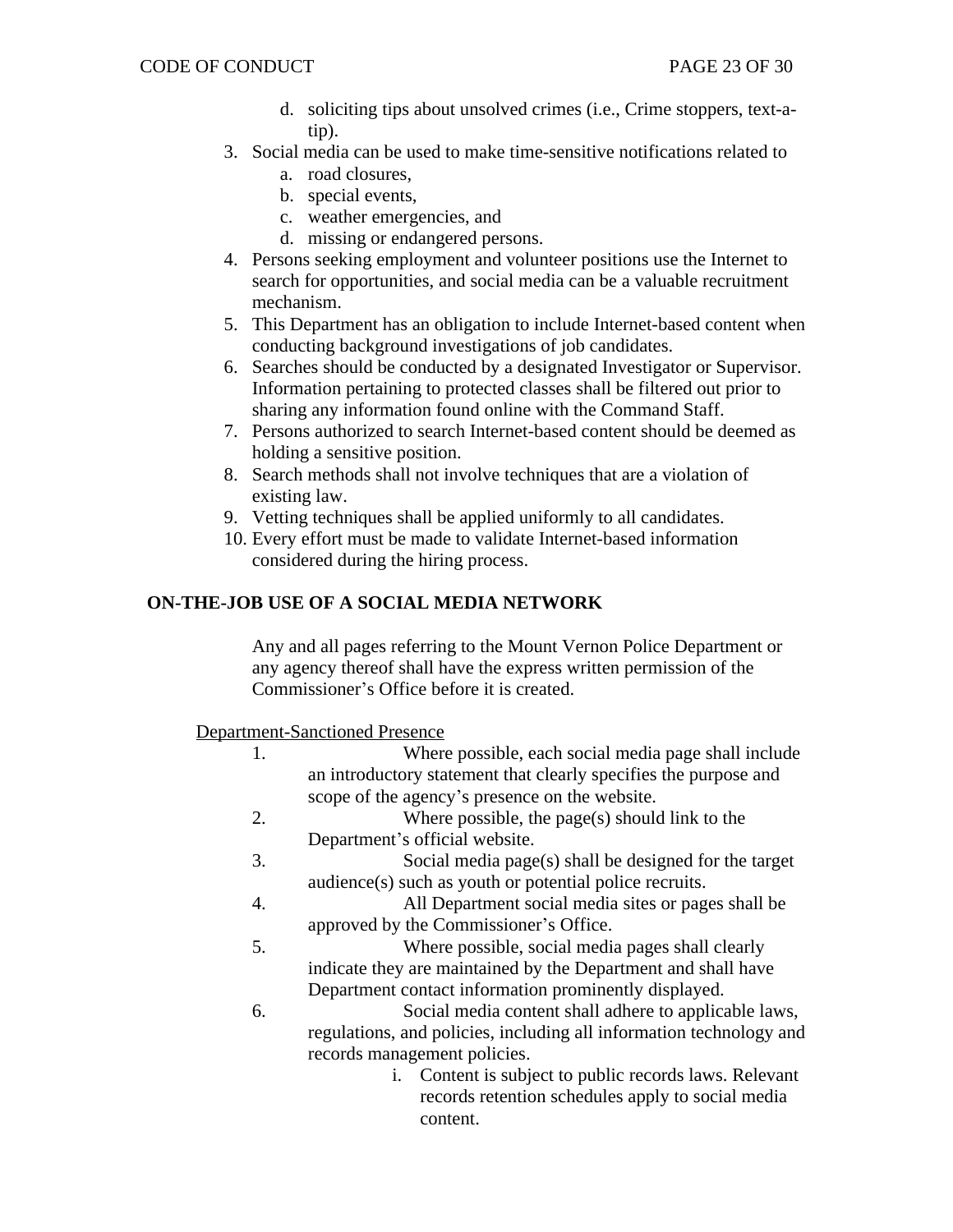ii. Content must be managed, stored, and retrieved to comply with open records laws and e-discovery laws and policies.

a) Where possible, social media pages should state that the opinions expressed by visitors to the page(s) do not reflect the opinions of the Department.

- i. Pages shall clearly indicate that posted comments will be monitored and that the Department reserves the right to remove obscenities, off-topic comments, and personal attacks.
- ii. Pages shall clearly indicate that any content posted or submitted for posting is subject to public disclosure.

Department-Sanctioned Use

- b) Department personnel representing the Department via social media outlets shall do the following:
	- i. Conduct themselves at all times as representatives of the Department and, accordingly, shall adhere to all Department standards of conduct and observe conventionally accepted protocols and proper decorum.
	- ii. Identify themselves as a member of the Department.
	- iii. Not make statements about the guilt or innocence of any suspect or arrestee, or comments concerning pending prosecutions, nor post, transmit, or otherwise disseminate confidential information, including photographs or videos, related to Department training, activities, or work-related assignments without express written permission.
	- iv. Not conduct political activities or private business.
	- e) The use of Department computers by Department personnel to access social media is prohibited without authorization.
	- f) Department personnel use of personally owned devices to manage the Department's social media activities or in the course of official duties is prohibited without express written permission.
	- g) Employees shall observe and abide by all copyright, trademark, and service mark restrictions in posting materials to electronic media.

## **BREACH OF POLICY:**

The Mayor and/or Police Commissioner may order an employee to remove internet postings on social media sites and blogs which are determined to be a breach of policy as determined by the Mayor and/or Police Commissioner. Said employee may be also subject to further action or discipline at the discretion of the Mayor and/or Police Commissioner, including, but not limited to suspension and/or termination.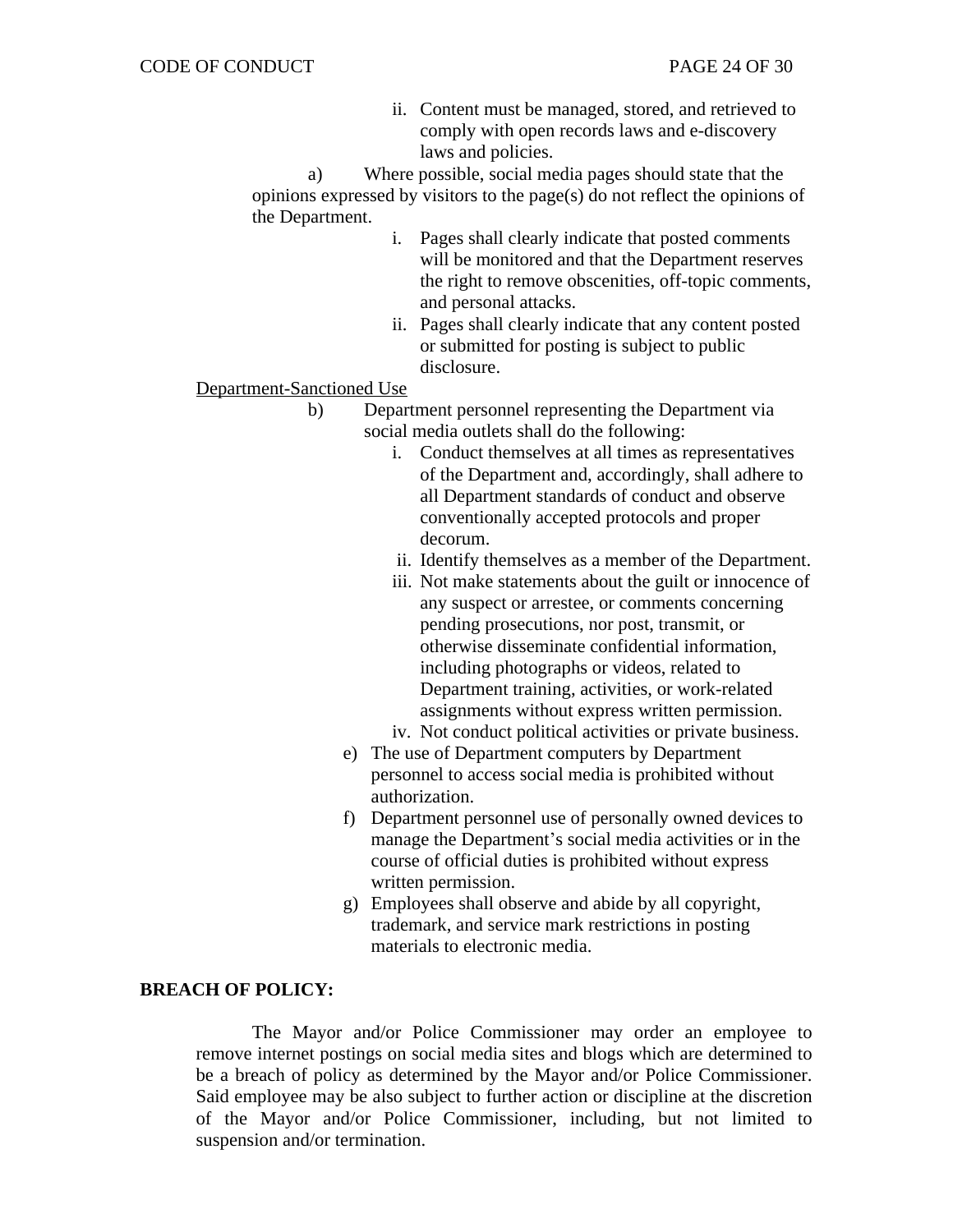# **3.01 STANDARD OF CONDUCT**

## PURPOSE:

It is the purpose of this policy to provide additional specificity to the standards of conduct embodied in the Department's Code of Conduct and Code of Ethics so that MOS will better understand prohibition and limitation pertaining to their conduct and activities while on duty and off duty.

# POLICY:

Actions of MOS that are inconsistent, incompatible, or in conflict with the values established by the Mount Vernon Police Department negatively affect its reputation and that of its members. Such actions and inactions thereby detract from the departments overall ability to effectively and efficiently protect the public, maintain peace and order, and conduct other essential business.

Therefore, it is the policy of the Mount Vernon Police Department that members conduct themselves at all times in a manner that reflects the ethical standards consistent with the rules contained in this policy and otherwise disseminated by the department.

# DEFINITION:

Accountability: In the context of this policy, accountability means the duty of all members to truthfully acknowledge and explain their actions and decisions when requested to do so by a superior officer without deception or subterfuge.

# 1. OFF DUTY POLICE ACTION

- A. MOS shall not use their police powers to resolve personal grievances, including those involving the member, family members, relatives, or friends, except under circumstances that would justify the use of self-defense, actions to prevent injury to another person, or when a serious offense has been committed that would justify an arrest. In all cases, the member shall summon on-duty police personnel and a supervisor. If the incident occurs outside the confines of the City of Mount Vernon, the member shall notify the Desk Officer without delay.
- B. MOS shall not arrest or issue summon to traffic violators except when the violation is of such a dangerous nature that the member would reasonable be expected to take appropriate action.

# 2. PROHIBITED ASSOCIATIONS AND ESTABLISHMENTS

- A. MOS shall not commence social relations with the spouse, immediate family member, or romantic companion of persons arrested or in custody of the Mount Vernon Police Department.
- B. MOS shall not knowingly commence or maintain a relationship with any person who is under criminal investigation, indictment, arrest, or in custody by this department or another law enforcement or criminal justice agency (local, state, or federal).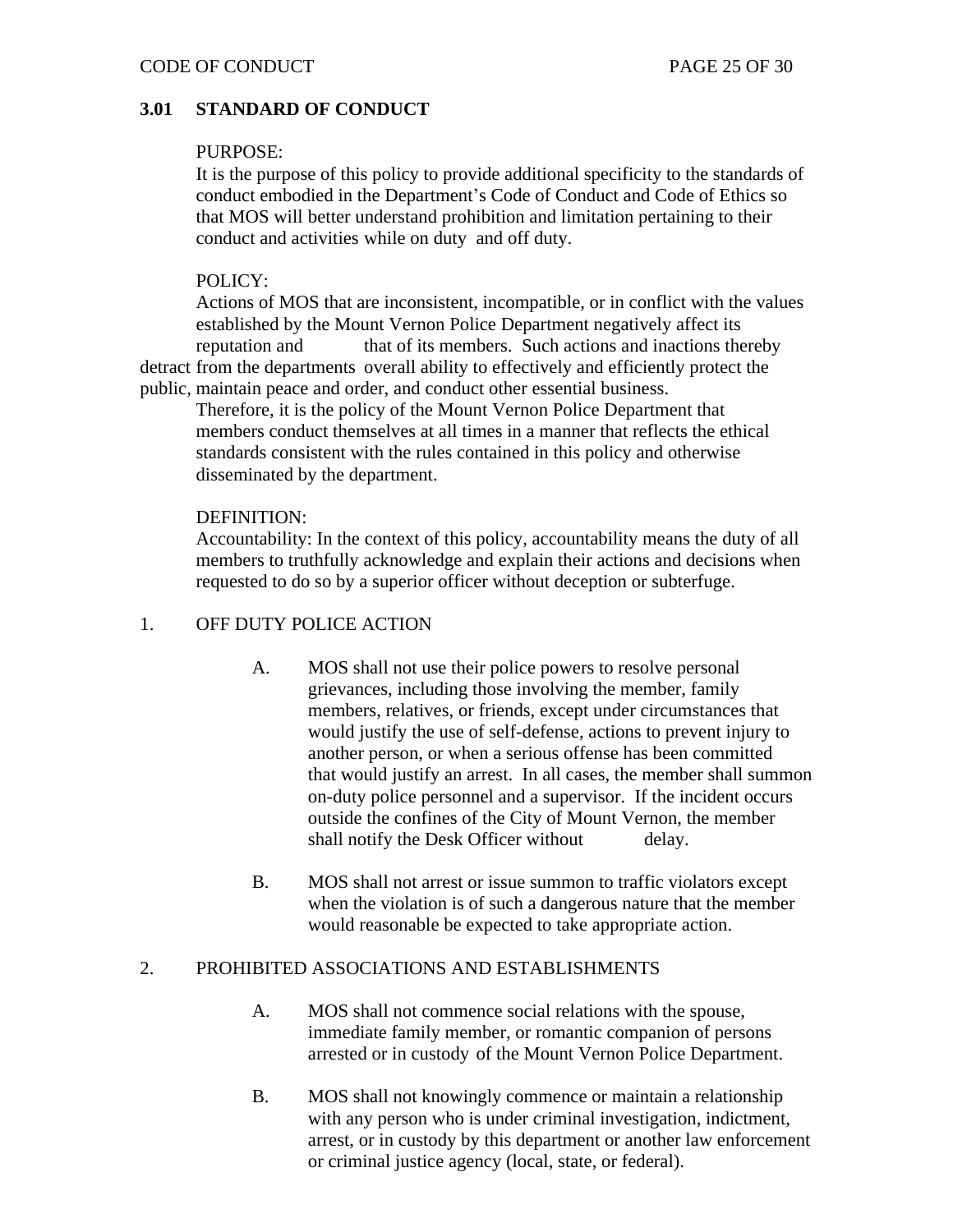- C. MOS shall not knowingly commence or maintain a relationship with any person who has an open and notorious criminal reputation in the community except as necessary in the performance of official duties or where unavoidable because of familial relationships.
	- 1. When contacting such person in the performance of duty, the MOS shall immediately notify his/her supervisor and the contact shall be documented. Documentation must be submitted in a timely manner and be certified by a supervising member.
- D. MOS shall not knowingly associate with any person, group or organization that:
	- 1. Advocate hatred, oppression or prejudice based on race, religion, gender, or sexual orientation.
	- 2. Disseminating defamatory material.
	- 3. Reasonably believed to be engaged in, likely to engage in, or to have engaged in criminal activities.
	- 4. Preventing or interfering with performance of police duty.
	- 5. Advocates, incites, or supports criminal acts or criminal conspiracies.
- E. MOS visiting a person confined in a jail, correctional facility, prison or other place of confinement, shall notify their supervisor of the date, time, location, reason of the visit and the person they are visiting.
	- 1. Off duty members visiting a person are prohibited from discussing or divulging official department business.
- F. MOS are prohibited from manipulating manually or electronically, transmitting in any form, or distributing any official department recorded media or recorded media coming in to the possession of the department as evidence or for investigative purposes except as authorized for official department business. Recorded media includes videotapes, photographic images or pictures, audio recordings, electronic or internet files or any like forms to be available in the future.
- G. Except in the performance of official duties, members shall not knowingly enter any establishment in which the laws of the State of New York and/or Mount Vernon City Charter are regularly violated.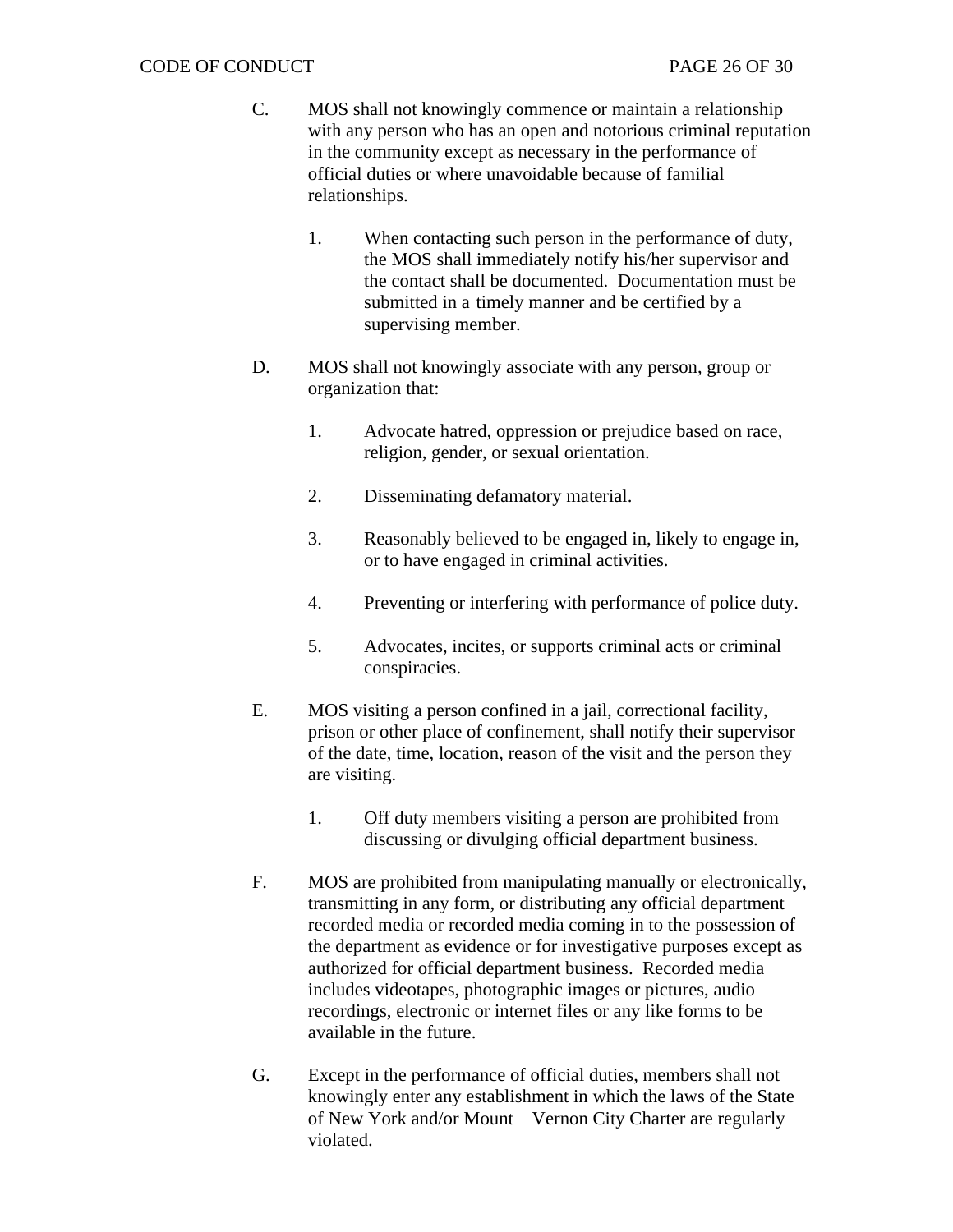- H. MOS shall not frequent or patronize establishments, club and bars where there is criminal activity or where known or suspected criminals frequent.
- I. MOS shall not patronize unlicensed premises (social clubs, after hours clubs, etc.) where there is illegal sale of alcoholic beverages and/or use of drugs, except in performance of duty.
- J. MOS are prohibited from using a personal card describing police business, address, telephone number or title except as authorized by the Police Commissioner.
- K. MOS shall not render any service for private interest, which interferes with the proper performance of duty

# 3. PUBLIC STATEMENTS, APPREARENCES AND ENDORSEMENTS

- A. MOS shall not, under color of authority:
- 1. Make any public statement that could be reasonably interpreted as having an adverse effect upon the department morale, discipline, operation of the department, or perception of the public.
- 2. Divulge or willfully permit to have divulged, any information gained by reason of their position, for anything other than its official, authorized purpose.
- 3. MOS may not endorse, recommend, or facilitate the sale of commercial products or services. This includes but is not limited to the use of tow services, repair firms, attorneys, bail bondsmen, or other technical or professional services. It does not pertain to the endorsement of appropriate governmental services where there is a duty to make such endorsements.
- 4. No MOS shall appear as a witness in a criminal trial, confer with a defense attorney, private investigator or other person related to the defense of a criminal prosecution without first obtaining permission from their respective division commanding officer.

## 4. EXPECTATIONS OF PRIVACY

A. MOS shall not store personal information or belongings with an expectation of privacy in such places as lockers, desks, departmentally owned vehicles, file cabinets, computers or similar areas that are under the control and management of the Mount Vernon Police Department. While the department recognizes the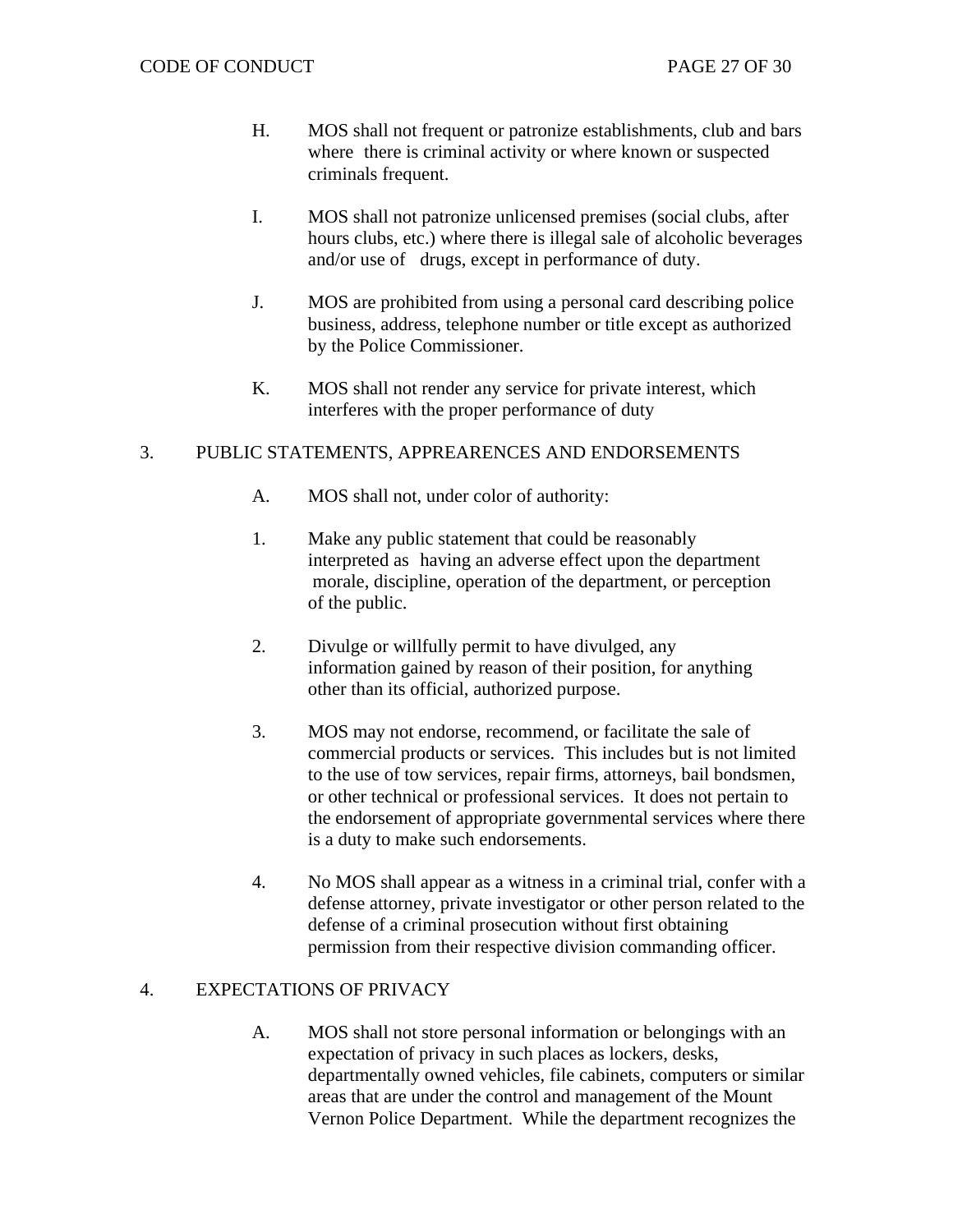need for members to occasionally store personal items in such areas, members should be aware that these and similar places may be inspected or otherwise entered to meet operational needs, internal investigatory requirements, or for other reasons at the direction of the Police Commissioner or his designee.

B. No member shall maintain files or duplicate copies of official departmental files in either manual or electronic formats at his or her place of residence or in other locations outside of the confines of this department without express permission.

# **3.02 ALLEGATIONS OF CORRUPTION AND SERIOUS MISCONDUCT AGAINST MEMBERS OF THE SERVICE**

## PURPOSE:

To process allegations of corruption and serious misconduct against members of the service (MOS).

## POLICY:

engage in corruption or serious misconduct. All MOS have an absolute duty to report any corruption or serious misconduct, or allegations of corruption or serious misconduct, of which they become aware.

## DEFINITION:

CORRUPTION/SERIOUS MISCONDUCT: Criminal activity or serious misconduct of any kind including the use of excessive force or perjury that is committed by a MOS whether on or off duty.

- 1. Upon observing, or becoming aware of corruption or serious misconduct or upon receiving an allegation of corruption of serious misconduct involving a MOS:
	- A. Immediately report the allegations by telephone to the Internal Affairs
	- B. Unit, telephone number 665-2599 or contact highest ranking supervisor on duty and provide:
		- 1. Preliminary facts.
		- 2. Furnish details of the corruption or misconduct.
	- B. Allegations may also be reported by preparing a detailed written report (within 24 hours) addressed to:
		- 1. The Internal Affairs Unit or the Chief of Police via inter-office mail.
	- C. Upon receipt of the allegations the Chief of Police shall direct the Internal Affairs Unit to commence an investigation.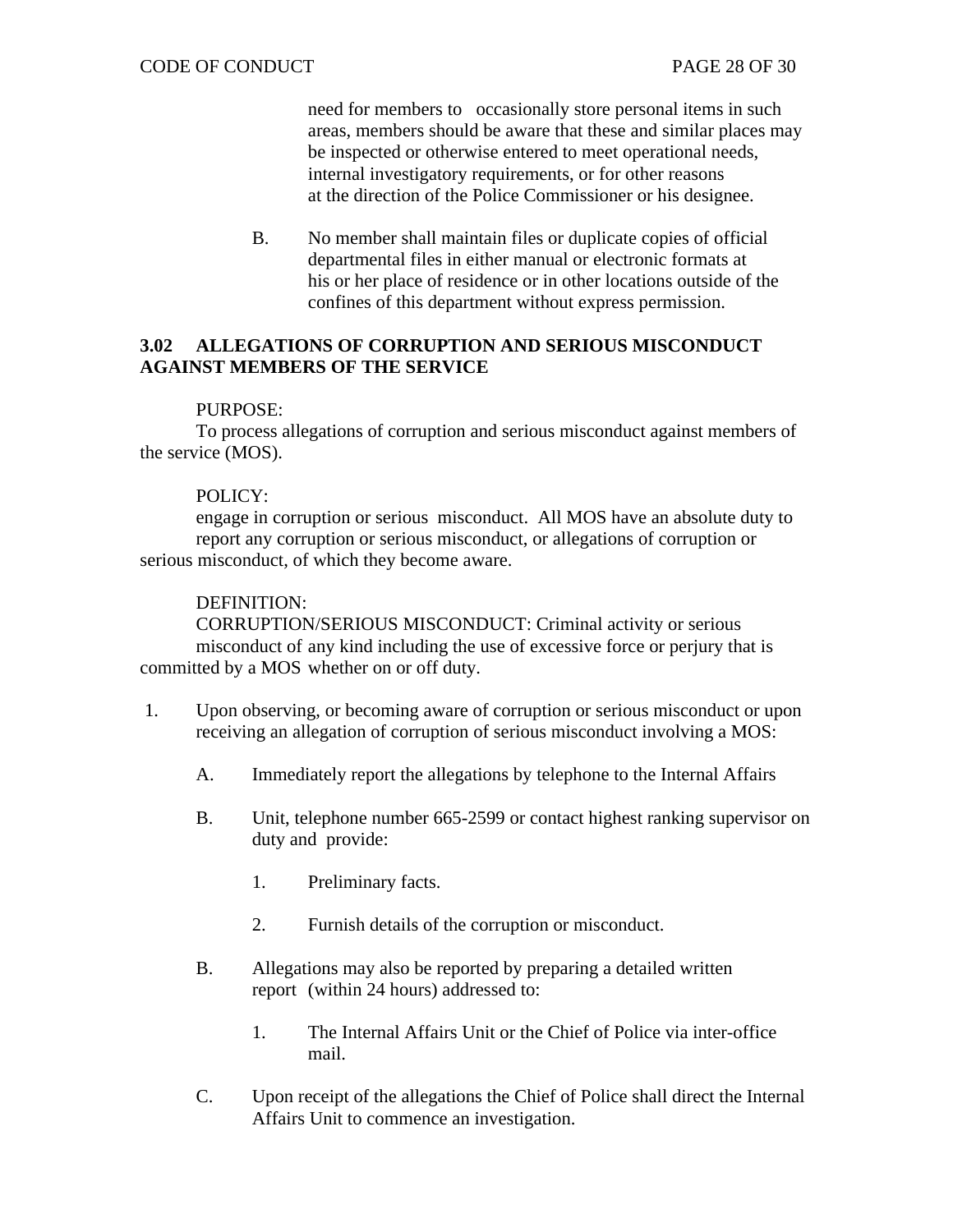# **ADDITIONAL INFORMATION:**

1. A MOS having or receiving information relative to corruption or serious misconduct, or allegations of such, has the responsibility to report such information to their commanding officer, Internal Affairs Unit or Chief of Police. If reported to the commanding officer, the commanding officer will notify Internal Affairs and the Chief of Police. If the member's commanding officer is the subject of the allegation, the member concerned will only notify Internal Affairs or the Chief of Police.

2. Failure to report corruption, serious misconduct, or allegations of such act is, in itself an offense of serious misconduct and will be charged as such when uncovered during an Investigation. Conduct designed to cover up acts of corruption, prevent or discourage its report, or intimidate those who would report it, will be charged as an obstruction of justice or other criminal act with the consent of the prosecutor who has criminal jurisdiction.

3. A MOS receiving an allegation of corruption against oneself will request a superior officer to respond to the scene. The superior officer will interview the complainant and confer with concerning division commanding officer *BEFORE* interviewing the member regarding the allegation.

# **3.03 ALLEGATIONS OF CORRUPTION AGAINST CITY EMPLOYEES**

# **PURPOSE:**

To document and record allegations of corruption and/or serious misconduct against federal, state or city employees, other than members of this department, and provide for notifications to the appropriate agency.

# **PROCEDURE:**

- 1. Members of the Service:
	- A. Report the facts immediately to their commanding officer, or if absent report the incident to the highest-ranking supervisor on duty.
	- B. Provide preliminary facts and
	- C. Comply with the instructions of the ranking officer.

# **PROCEDURE:**

- 2. Supervisory Member:
	- A. Prepare a written report, To/From or MV-93 Supervisors Report and forward original to the in a sealed envelope addressed to the Chief of Police.